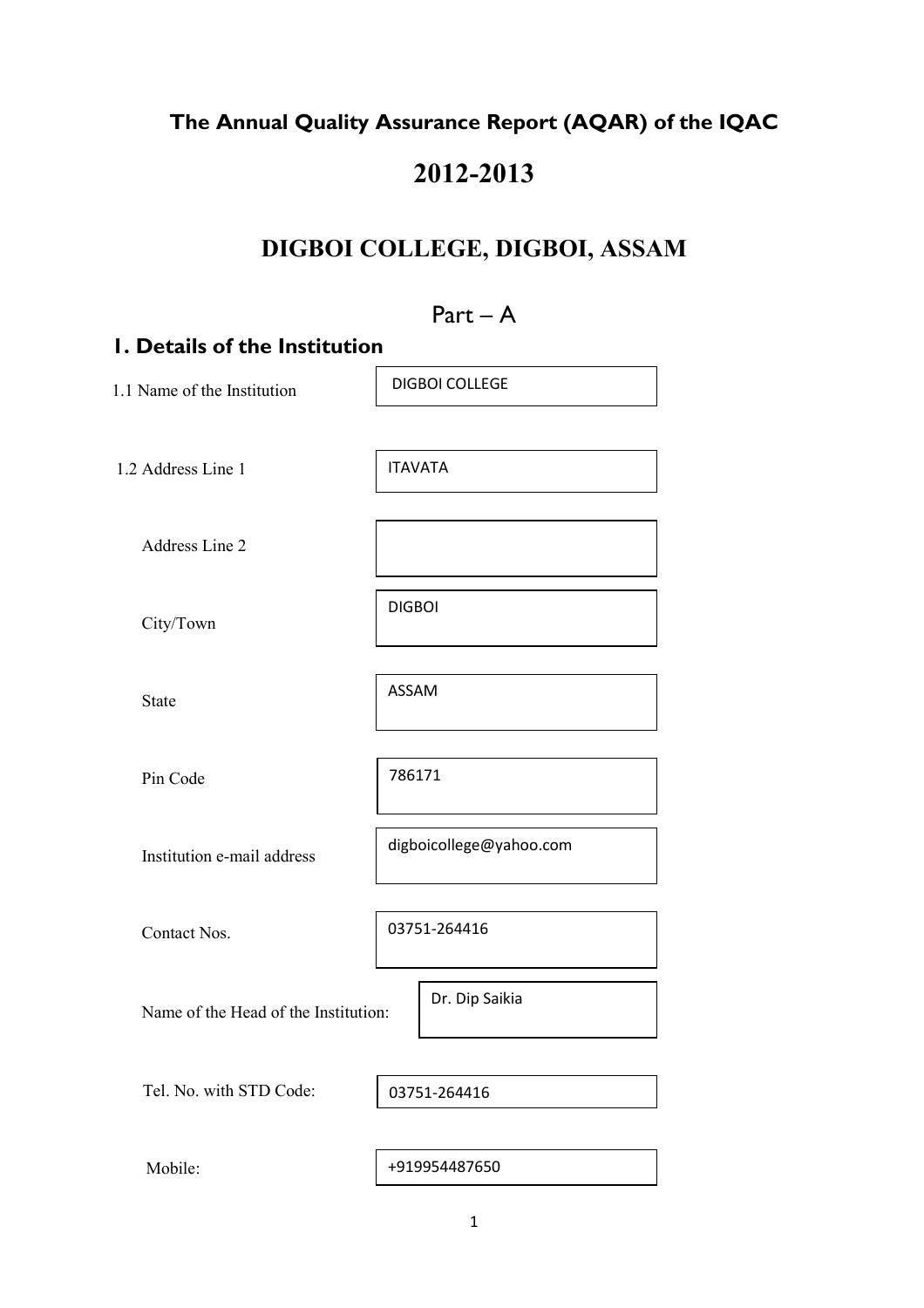Name of the IQAC Co-ordinator: Mobile: IQAC e-mail address: 1.3 NAAC Track ID (For ex. MHCOGN 18879) : 1.4 NAAC Executive Committee No. & Date: 1.5 Website address: Web-link of the AQAR: 1.6 Accreditation Details www.digboicollege.com digboicollege@yahoo.com http://digboicollege.com/AQAR2012-13.pdf Mr. Golap Kalita +919435003535 NA EC/32/A&A/067 dated 14-5-2004

| Sl. No. |             | Grade | <b>CGPA</b> | Year of       | Validity |
|---------|-------------|-------|-------------|---------------|----------|
|         | Cycle       |       |             | Accreditation | Period   |
|         | $1st$ Cycle | B+    | 78.60       | 2004          | 5 years  |
| 2       | $2nd$ Cycle |       |             |               |          |
|         | $3rd$ Cycle |       |             |               |          |
|         | $4th$ Cycle |       |             |               |          |

1.7 Date of Establishment of IQAC : DD/MM/YYYY

27/07/2005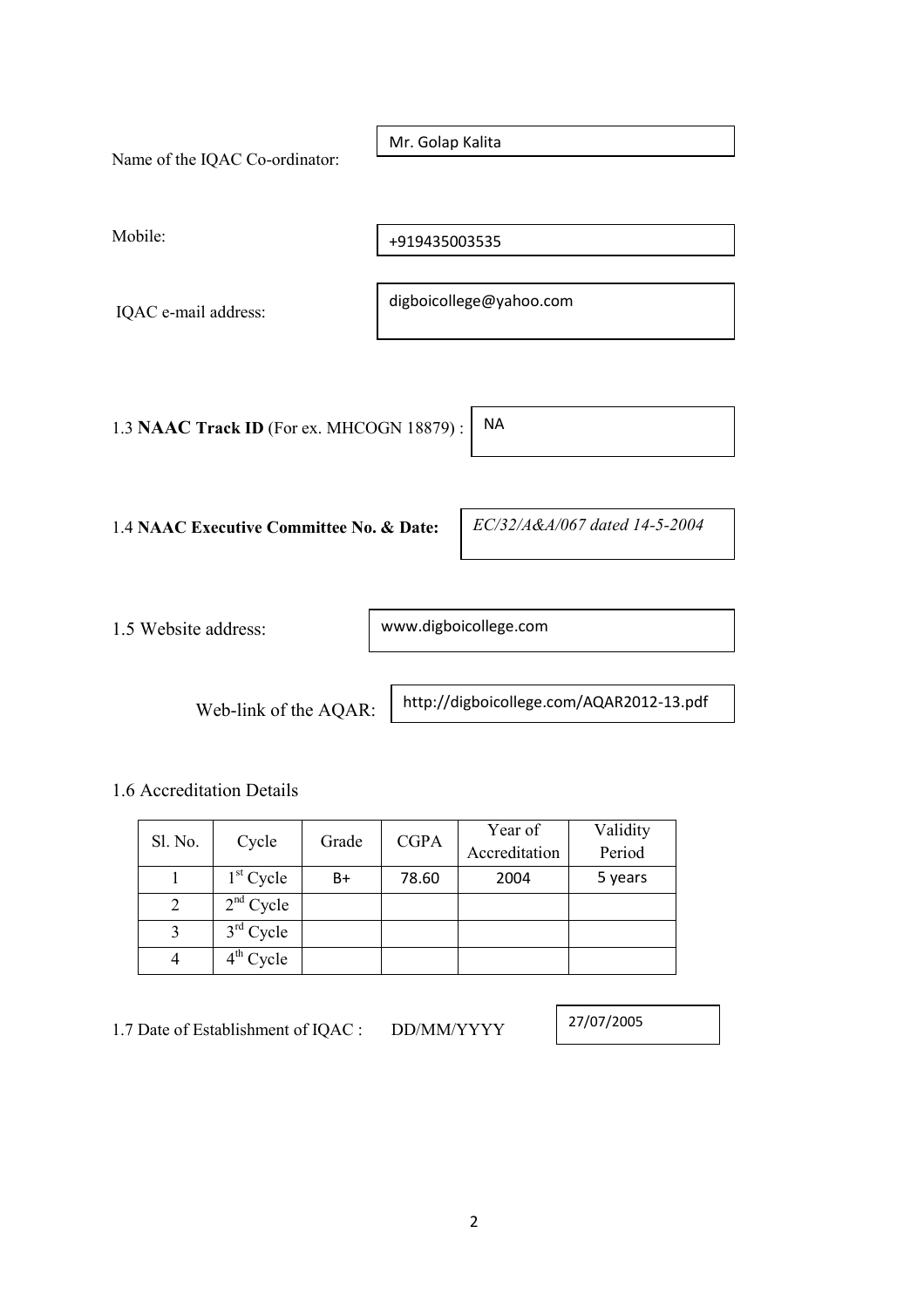2012-13

1.9 Details of the previous year's AQAR submitted to NAAC after the latest Assessment and Accreditation by NAAC ((for example AQAR 2010-11submitted to NAAC on 12-10-2011)

| AQAR 2009-2010 submitted on 27/03/2014<br>i.<br>ii.<br>AQAR 2010-2011 submitted on 23/05/2014<br>iii. |                                                                                                                                                                                 |
|-------------------------------------------------------------------------------------------------------|---------------------------------------------------------------------------------------------------------------------------------------------------------------------------------|
| AQAR 2011-2012 submitted on 23/05/2014<br>iv. AQAR                                                    | (DD/MM/YYYY)                                                                                                                                                                    |
| 1.10 Institutional Status                                                                             |                                                                                                                                                                                 |
| University                                                                                            | Central<br>Deemed<br>Private<br><b>State</b><br>√                                                                                                                               |
| <b>Affiliated College</b>                                                                             | Yes<br>N <sub>0</sub><br>√                                                                                                                                                      |
| <b>Constituent College</b>                                                                            | Yes<br>N <sub>0</sub><br>√                                                                                                                                                      |
| Autonomous college of UGC                                                                             | Yes<br>N <sub>0</sub>                                                                                                                                                           |
| Regulatory Agency approved Institution                                                                | Yes<br>No<br>√                                                                                                                                                                  |
| (eg. AICTE, BCI, MCI, PCI, NCI)                                                                       |                                                                                                                                                                                 |
| Type of Institution                                                                                   | Co-education<br>Men<br>Women<br>$\sqrt{}$                                                                                                                                       |
| Urban                                                                                                 | Tribal<br>Rural<br>$\sqrt{ }$                                                                                                                                                   |
| <b>Financial Status</b>                                                                               | UGC 2(f)<br>Grant-in-aid<br><b>UGC 12B</b><br>$\sqrt{}$<br>$\sqrt{ }$                                                                                                           |
|                                                                                                       | <b>Totally Self-financing</b><br>Grant-in-aid $+$ Self Financing                                                                                                                |
| 1.11 Type of Faculty/Programme                                                                        |                                                                                                                                                                                 |
| Science<br>Arts                                                                                       | PEI (Phys Edu)<br>Commerce<br>Law                                                                                                                                               |
| TEI (Edu)                                                                                             | Engineering<br>Health Science<br>Management                                                                                                                                     |
| Others<br>(Specify)                                                                                   | CoC in Bio-informatics, Sericulture and Data Care Management,<br>BPP and BA courses under KKHSOU, Guwahati, Assam; Human<br>Rights Education Certificate Course (UGC sponsored) |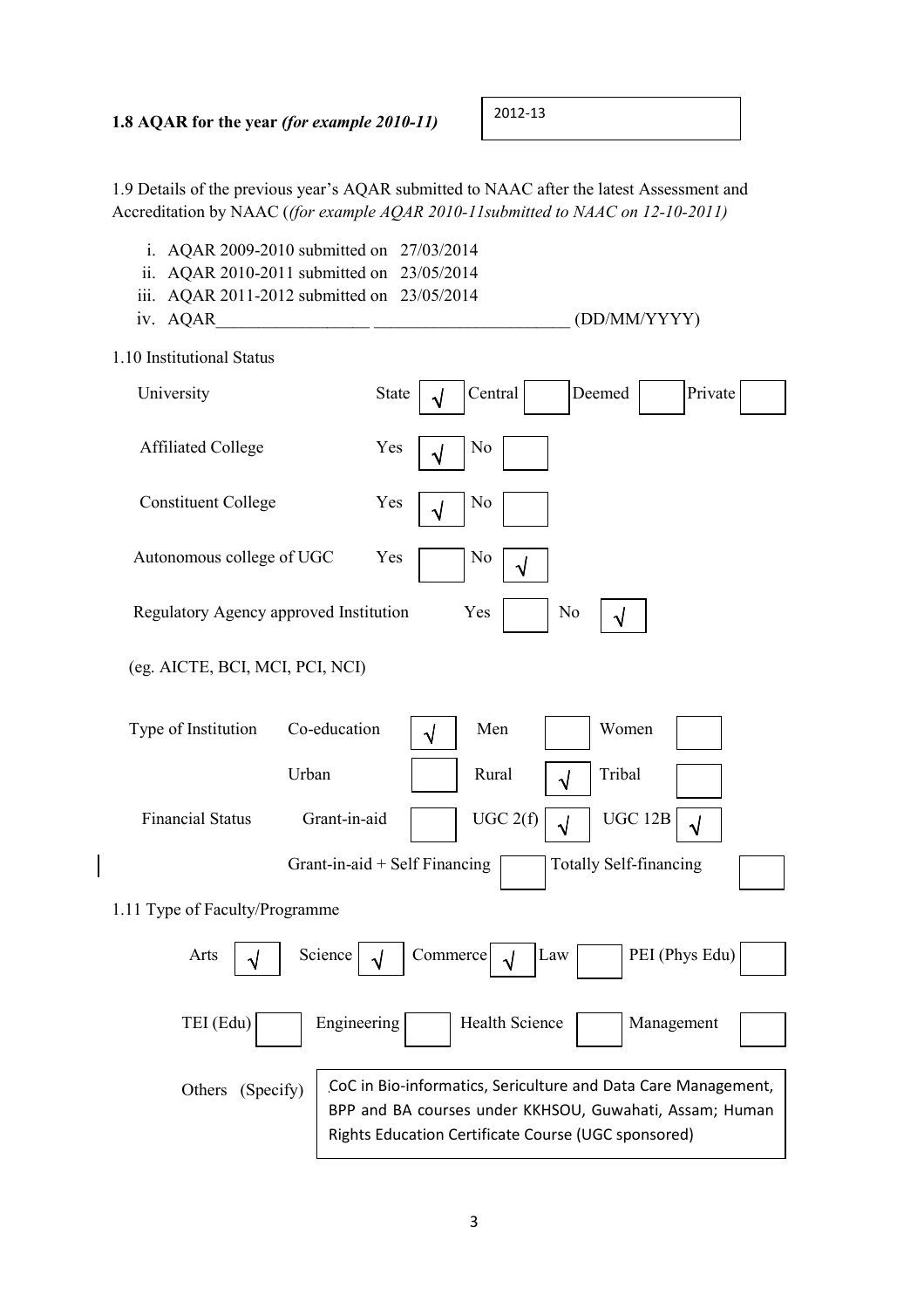1.12 Name of the Affiliating University (for the Colleges)

Dibrugarh University, Dibrugarh, Assam

### 1.13 Special status conferred by Central/ State Government-- UGC/CSIR/DST/DBT/ICMR etc



# 2. IQAC Composition and Activities

| 2.1 No. of Teachers                       | 06 |
|-------------------------------------------|----|
| 2.2 No. of Administrative/Technical staff | 03 |
| 2.3 No. of students                       | 01 |
| 2.4 No. of Management representatives     | 01 |
| 2.5 No. of Alumni                         | 01 |
| 2.6 No. of any other stakeholder and      | 01 |
| community representatives                 |    |
| 2.7 No. of Employers/ Industrialists      | 01 |
|                                           |    |
| 2.8 No. of other External Experts         | 01 |
| 2.9 Total No. of members                  | 15 |
| 2.10 No. of IQAC meetings held            | 02 |

 $\overline{a}$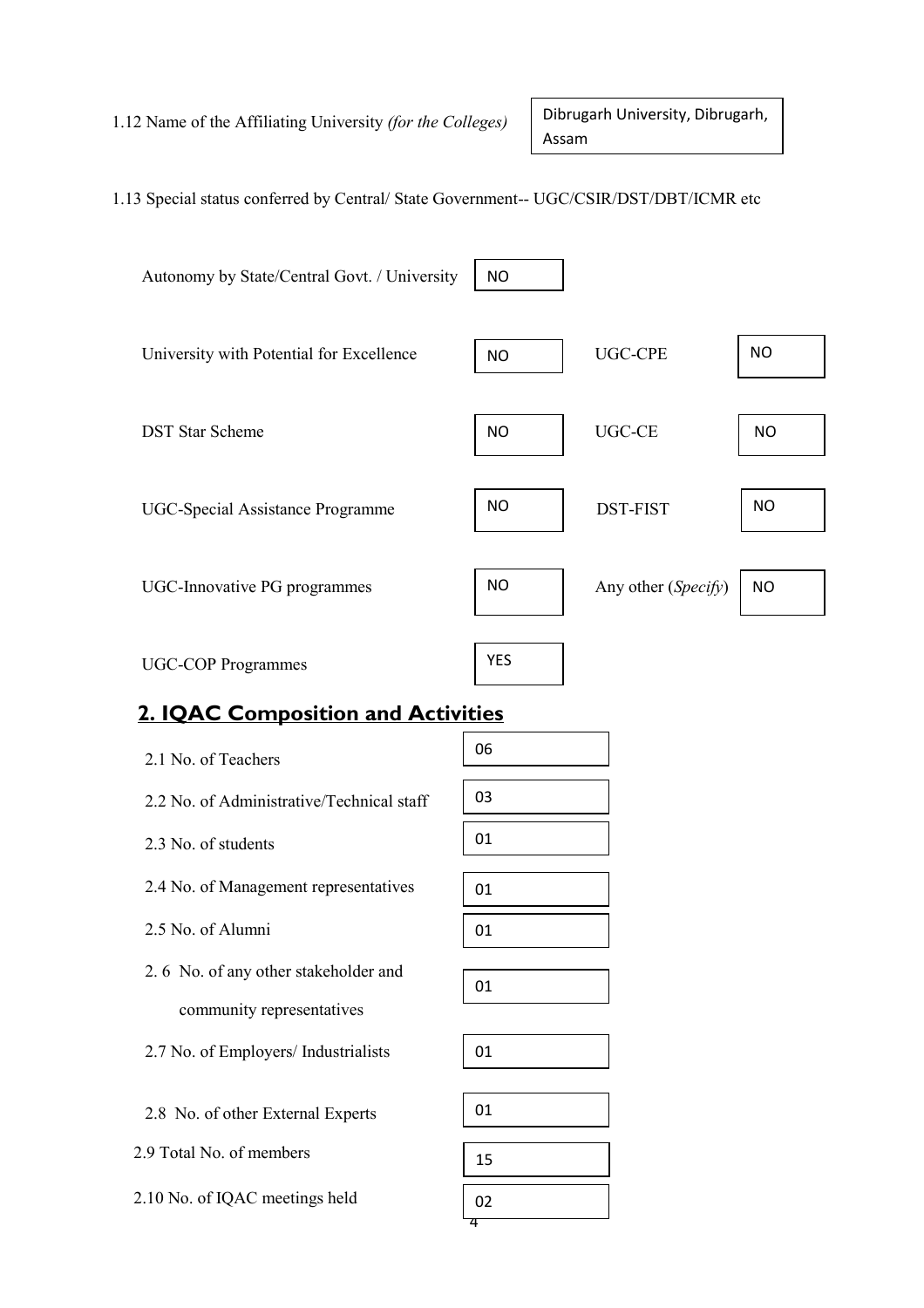| 2.11 No. of meetings with various stakeholders:                  |    | No.    | 16 | Faculty | 12  |  |
|------------------------------------------------------------------|----|--------|----|---------|-----|--|
| Non-Teaching Staff Students                                      | 02 | Alumni | 01 | Others  | 101 |  |
|                                                                  |    |        |    |         |     |  |
| 2.12 Has IQAC received any funding from UGC during the year? Yes |    |        |    |         | No  |  |
| If yes, mention the amount                                       |    |        |    |         |     |  |

### 2.13 Seminars and Conferences (only quality related)

(i) No. of Seminars/Conferences/ Workshops/Symposia organized by the IQAC

| Total Nos.  | 25 | International 0                                   | National 0 | State $\vert$ 0 | Institution Level | - 25 |
|-------------|----|---------------------------------------------------|------------|-----------------|-------------------|------|
| (ii) Themes |    | Department organized seminars based on curriculum |            |                 |                   |      |

2.14 Significant Activities and contributions made by IQAC

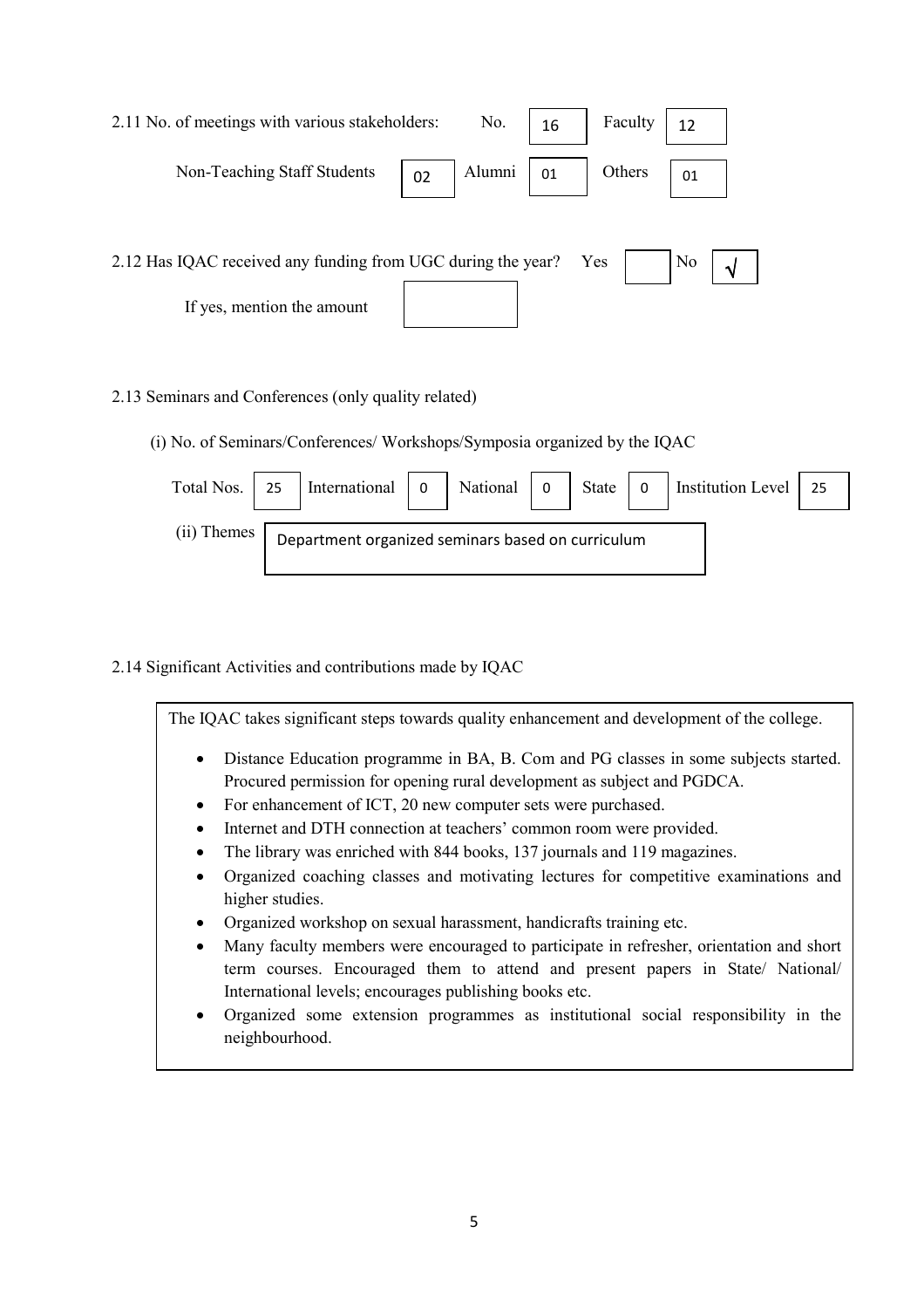# 2.15 Plan of Action by IQAC/Outcome

The plan of action chalked out by the IQAC in the beginning of the year towards quality

Enhancement and the outcome achieved by the end of the year \*

| <b>Plan of Action</b>                                                                                        | <b>Achievements</b>                                                                                                                                                                                                                                                                                                                                                                                                                                                                                                                                                                                                                                                   |
|--------------------------------------------------------------------------------------------------------------|-----------------------------------------------------------------------------------------------------------------------------------------------------------------------------------------------------------------------------------------------------------------------------------------------------------------------------------------------------------------------------------------------------------------------------------------------------------------------------------------------------------------------------------------------------------------------------------------------------------------------------------------------------------------------|
| Opening of Distance Education<br>Programmes in BA, B.Com and<br>PG in some subjects.                         | The college procured permission to open Distance<br>Education Programme BA, B.Com and PG classes in<br>Education, Political Science, Assamese, English,<br>Economics and Mathematics. The college started BA<br>and B.Com programmes and PG in English, Education<br>and Political Science.                                                                                                                                                                                                                                                                                                                                                                           |
| To apply for according permission<br>certificate<br>courses<br>in<br>rural<br>development and PGDCA.         | Procured the permission for opening rural development<br>as subject and PGDCA.                                                                                                                                                                                                                                                                                                                                                                                                                                                                                                                                                                                        |
| Enhancement of ICT facilities and<br>technology up gradation.                                                | 18 sets of computers were provided to the centralised<br>computer centre and 2 sets to two departments.<br>Intercom facility was extended to library and canteen.<br>Internet and DTH facilities were provided to the<br>teachers' Common Room, CCTV installed in the main<br>entrance gate, administration building and in corridors<br>of different blocks. UGC sponsored broad band NME<br>connections were provided to 15 teachers in the first<br>phase.                                                                                                                                                                                                         |
| Enhancement of library facilities.                                                                           | The library was enriched with 844 books, 137 journals<br>and 119 magazines.                                                                                                                                                                                                                                                                                                                                                                                                                                                                                                                                                                                           |
| Organisation of coaching classes,<br>motivating lectures for competitive<br>examinations and higher studies. | Motivating lectures for entry into administrative service<br>was organised (11.8.2012) A. Gyani, IAS, ADC and<br>Jogesh Boruah ACS, ADC Tinsukia were the sesource<br>persons.<br>A training programme was organised for entry into<br>Indian Air Force services (24.9.2013) in association<br>with Indian Air Force officials. 35 nos of students were<br>imparted training.<br>A 4 days intensive coaching in Banking and Allied<br>Services was conducted. Dipankar Sarma from EIMT,<br>Guwahati was the resource person $(19th$ Feb to $22nd$ Feb,<br>$2013$ ).                                                                                                   |
| of<br>Organisation<br>Seminars,<br>Workshops etc.                                                            | DCWWC organised an interaction programme with girl<br>students and counselled the students by the lady<br>teachers (26.9.2012).<br>The college organised a workshop on handicraft in<br>collaboration with Regional Design and Technical<br>Development Centre (Ministry of Textile, Govt. of<br>India) aiming at 'learning by doing'. Resource Persons<br>D. Deka and Abid Hassan imparted training on bamboo-<br>cane works for boys and hand block painting for girls<br>$(11th$ to $14th$ Feb, 2013).<br>DCWWC organised a seminar on 'A promise is a<br>promise – Time to end violence against women'. Mrs<br>Nandita G. Sarmah, Psycological counsellor was the |
| of<br>Enhancement<br>extension<br>Activities.                                                                | resource person $(01.03.2013)$ .<br>NCC unit of the college organised 'Blood donation<br>camp' (26.11.2012). 35 Nos. cadets donated blood<br>voluntarily and Assam Medical College, DIbrugarh,                                                                                                                                                                                                                                                                                                                                                                                                                                                                        |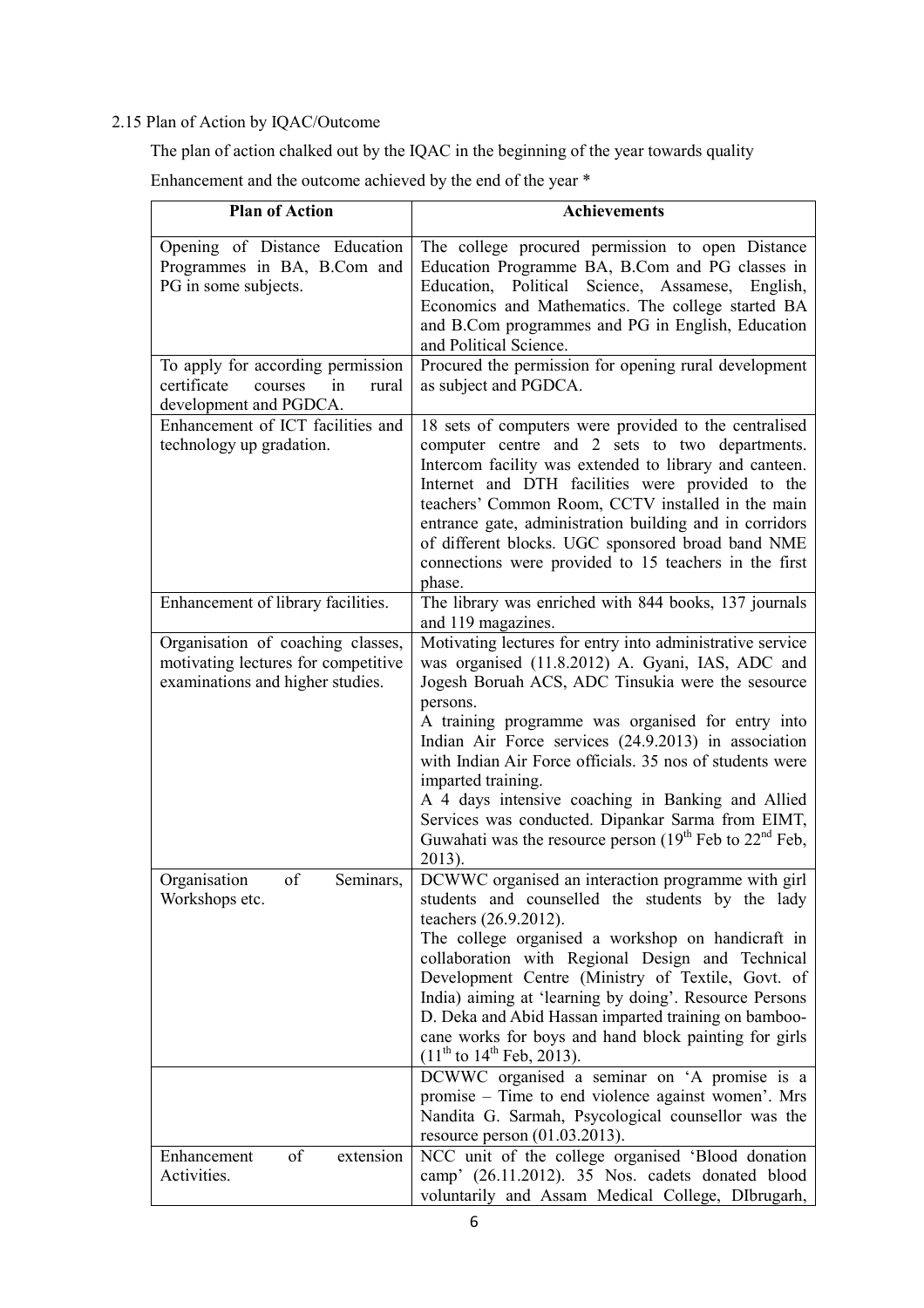|                                                                     | Assam collected the blood for their blood-bank.<br>The college organised awareness programmes on<br>'Environmental<br>protection'<br>and 'Bio-diversity<br>conservation' in neighbouring schools in association<br>with Assam Science Society. National Science Day and<br>world Environment Day was observed.<br>Chemistry Department organised state level chemistry<br>Olympiad among the students of class IX to Class XII<br>standard of neighbouring schools.<br>The college in association with Assam Science Society,<br>Digboi branch organised district level prize money<br>science quiz competition. |
|---------------------------------------------------------------------|------------------------------------------------------------------------------------------------------------------------------------------------------------------------------------------------------------------------------------------------------------------------------------------------------------------------------------------------------------------------------------------------------------------------------------------------------------------------------------------------------------------------------------------------------------------------------------------------------------------|
| Encouragement to the teaching<br>staff for up gradation knowledge,  | The college always encourages the teaching staff for                                                                                                                                                                                                                                                                                                                                                                                                                                                                                                                                                             |
| research works<br>and<br>career                                     | their knowledge up gradation, research works and<br>career progression.                                                                                                                                                                                                                                                                                                                                                                                                                                                                                                                                          |
| progression.                                                        | In this session, 11 teachers attended refresher courses,                                                                                                                                                                                                                                                                                                                                                                                                                                                                                                                                                         |
|                                                                     | one in orientation course, 2 in short term courses in                                                                                                                                                                                                                                                                                                                                                                                                                                                                                                                                                            |
|                                                                     | various universities.                                                                                                                                                                                                                                                                                                                                                                                                                                                                                                                                                                                            |
|                                                                     | a) In State Level seminars 12 teachers participated, 5<br>presented papers.                                                                                                                                                                                                                                                                                                                                                                                                                                                                                                                                      |
|                                                                     | b) In National Level, 9 participated, 15 presented                                                                                                                                                                                                                                                                                                                                                                                                                                                                                                                                                               |
|                                                                     | papers.                                                                                                                                                                                                                                                                                                                                                                                                                                                                                                                                                                                                          |
|                                                                     | c) In International Level, one participated and 7<br>presented papers.                                                                                                                                                                                                                                                                                                                                                                                                                                                                                                                                           |
|                                                                     | iii. Research Publications:                                                                                                                                                                                                                                                                                                                                                                                                                                                                                                                                                                                      |
|                                                                     | In National level, 11 teachers published papers in peer                                                                                                                                                                                                                                                                                                                                                                                                                                                                                                                                                          |
|                                                                     | reviewed journals.                                                                                                                                                                                                                                                                                                                                                                                                                                                                                                                                                                                               |
|                                                                     | 2 teachers in International and 3 teachers published<br>papers in conference volumes. One teacher published in                                                                                                                                                                                                                                                                                                                                                                                                                                                                                                   |
|                                                                     | e-journal (ISBN). Moreover, 5 teachers published books                                                                                                                                                                                                                                                                                                                                                                                                                                                                                                                                                           |
|                                                                     | with ISBN, 2 teachers published chapters in edited                                                                                                                                                                                                                                                                                                                                                                                                                                                                                                                                                               |
|                                                                     | books with ISBN and 2 teachers without ISBN.                                                                                                                                                                                                                                                                                                                                                                                                                                                                                                                                                                     |
| Deputation of the non-teaching<br>staff for efficiency development. | Anil Sarmah, Promatta Saikia and Prakash Saikiaof<br>office staff were deputed to attend a workshop on<br>"Qualitative upgradation in office management and<br>accounting practices in HEI needs and strategies" at<br>Margherita College (05 & 06 Oct. 20123).<br>Biswajit Konch and Binod Saikia both laboratory<br>assistants, were deputed to attend a 6 days programme<br>of training cum development at Guwahati university (5 <sup>th</sup><br>to 10 <sup>th</sup> Nov, 2012).                                                                                                                            |
| Infrastructural growth:<br>The college plans to erect the           | The college completed the erection of the front side<br>boundary wall with two entrance gates, underground                                                                                                                                                                                                                                                                                                                                                                                                                                                                                                       |
| boundary wall, earth – cutting and                                  | electrification and re-electrification in old girls' hostel,                                                                                                                                                                                                                                                                                                                                                                                                                                                                                                                                                     |
| levelling<br>of the<br>playground,                                  | erected walls of the Botanical garden, and completed                                                                                                                                                                                                                                                                                                                                                                                                                                                                                                                                                             |
| underground electrification<br>and<br>some renovation work.         | the $1st$ Floor of the Administrative Building, $1st$ floor of                                                                                                                                                                                                                                                                                                                                                                                                                                                                                                                                                   |
|                                                                     | new girls' hostel with all finishing tasks. The college<br>constructed one guest room at girls' hostel, one security<br>shed at the main entrance gate, foot path up to Boys'<br>hostel, one car-parking area in front of Administration                                                                                                                                                                                                                                                                                                                                                                         |
|                                                                     | building the flag hoisting arena and toilets at commerce                                                                                                                                                                                                                                                                                                                                                                                                                                                                                                                                                         |
|                                                                     | building. The teachers' common room was fitted floor<br>tiles. The college had also done some renovation works                                                                                                                                                                                                                                                                                                                                                                                                                                                                                                   |
|                                                                     | such as repairing of the main building and all floors                                                                                                                                                                                                                                                                                                                                                                                                                                                                                                                                                            |
|                                                                     | connective stair-cases. The undergoing projects are the                                                                                                                                                                                                                                                                                                                                                                                                                                                                                                                                                          |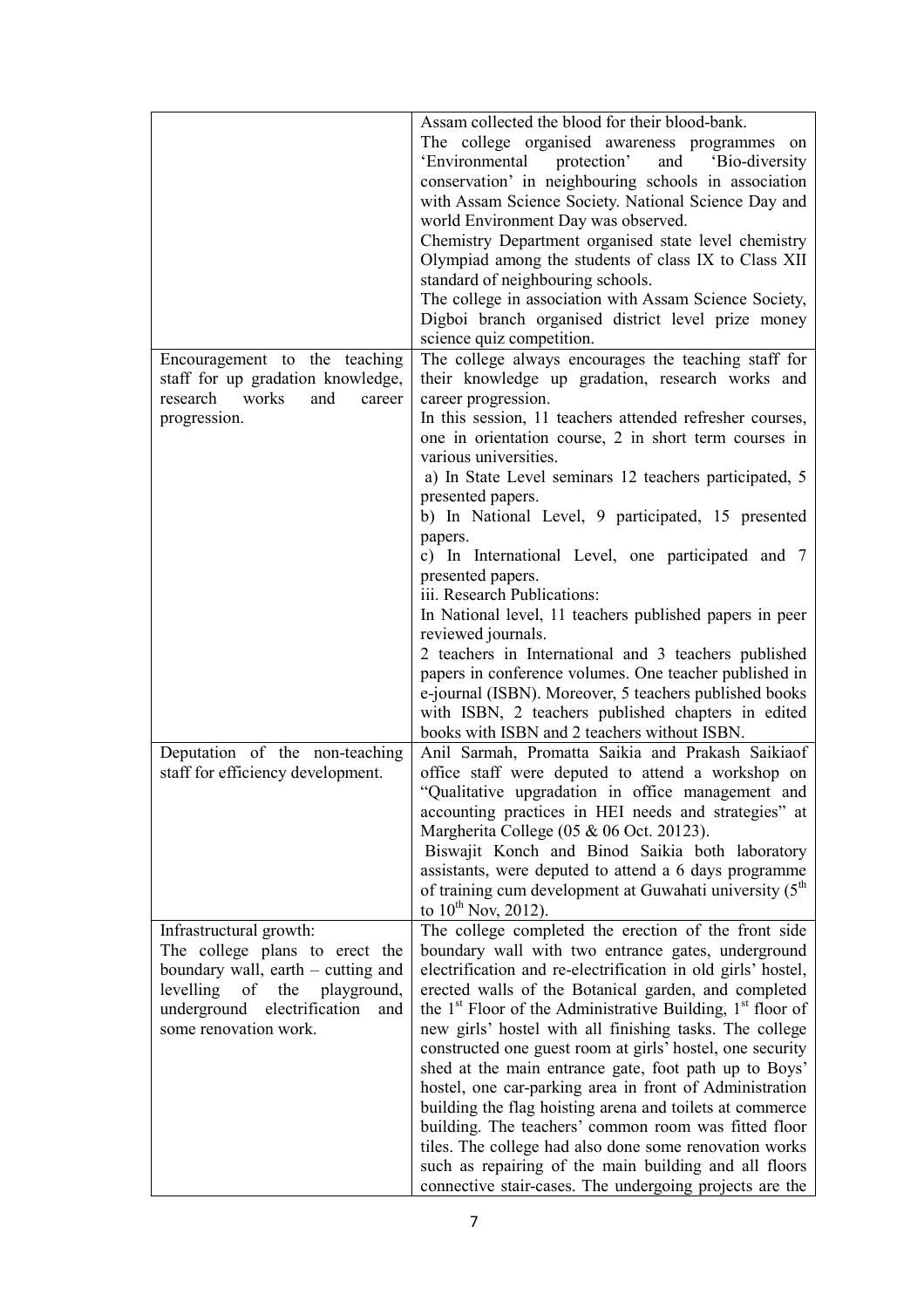|                                                    | Zoology and Chemistry departments. Renovation works<br>were also done in Physics, Botany and Nepali<br>departments and girls' common room.<br>Purchased 40 pairs of steel framed desk-bench, 34 pairs<br>of wooden desk bench, 30 nos of reading tables and 25<br>nos of moulded chairs.<br>* Attached the Academic Calendar of the year as Annexure - I. (see page -27) |
|----------------------------------------------------|--------------------------------------------------------------------------------------------------------------------------------------------------------------------------------------------------------------------------------------------------------------------------------------------------------------------------------------------------------------------------|
| 2.16 Whether the AQAR was placed in statutory body | Yes<br>N <sub>0</sub>                                                                                                                                                                                                                                                                                                                                                    |
| Syndicate<br>Management                            | <b>IQAC</b><br>Any other body                                                                                                                                                                                                                                                                                                                                            |

Provide the details of the action taken

The reconstituted IQAC meeting held on 15/05/2014 and college Governing body meeting held on 19/05/2014 accepted the AQAR of 2011 – 2012 prepared as per the revised guidelines of NAAC effective from  $1<sup>st</sup>$  January, 2014 and advised the coordinator to send it to NAAC.

# Part – B

# Criterion – I 1. Curricular Aspects

1.1 Details about Academic Programmes

| Level of the<br>Programme | Number of<br>existing<br>Programmes | Number of<br>programmes added<br>during the year | Number of<br>self-financing<br>programmes | Number of value<br>added / Career<br>Oriented<br>programmes |
|---------------------------|-------------------------------------|--------------------------------------------------|-------------------------------------------|-------------------------------------------------------------|
| PhD                       |                                     |                                                  |                                           |                                                             |
| PG                        |                                     |                                                  |                                           |                                                             |
| <b>UG</b>                 | 04                                  |                                                  | 01                                        | 03                                                          |
| PG Diploma                |                                     |                                                  |                                           |                                                             |
| <b>Advanced Diploma</b>   |                                     |                                                  |                                           |                                                             |
| Diploma                   |                                     |                                                  |                                           |                                                             |
| Certificate               | 01                                  |                                                  |                                           |                                                             |
| Others                    |                                     |                                                  |                                           |                                                             |
| <b>Total</b>              | 05                                  | 0 <sub>0</sub>                                   | 01                                        | 03                                                          |
| Interdisciplinary         | 01                                  |                                                  |                                           | 01                                                          |
| Innovative                |                                     |                                                  |                                           |                                                             |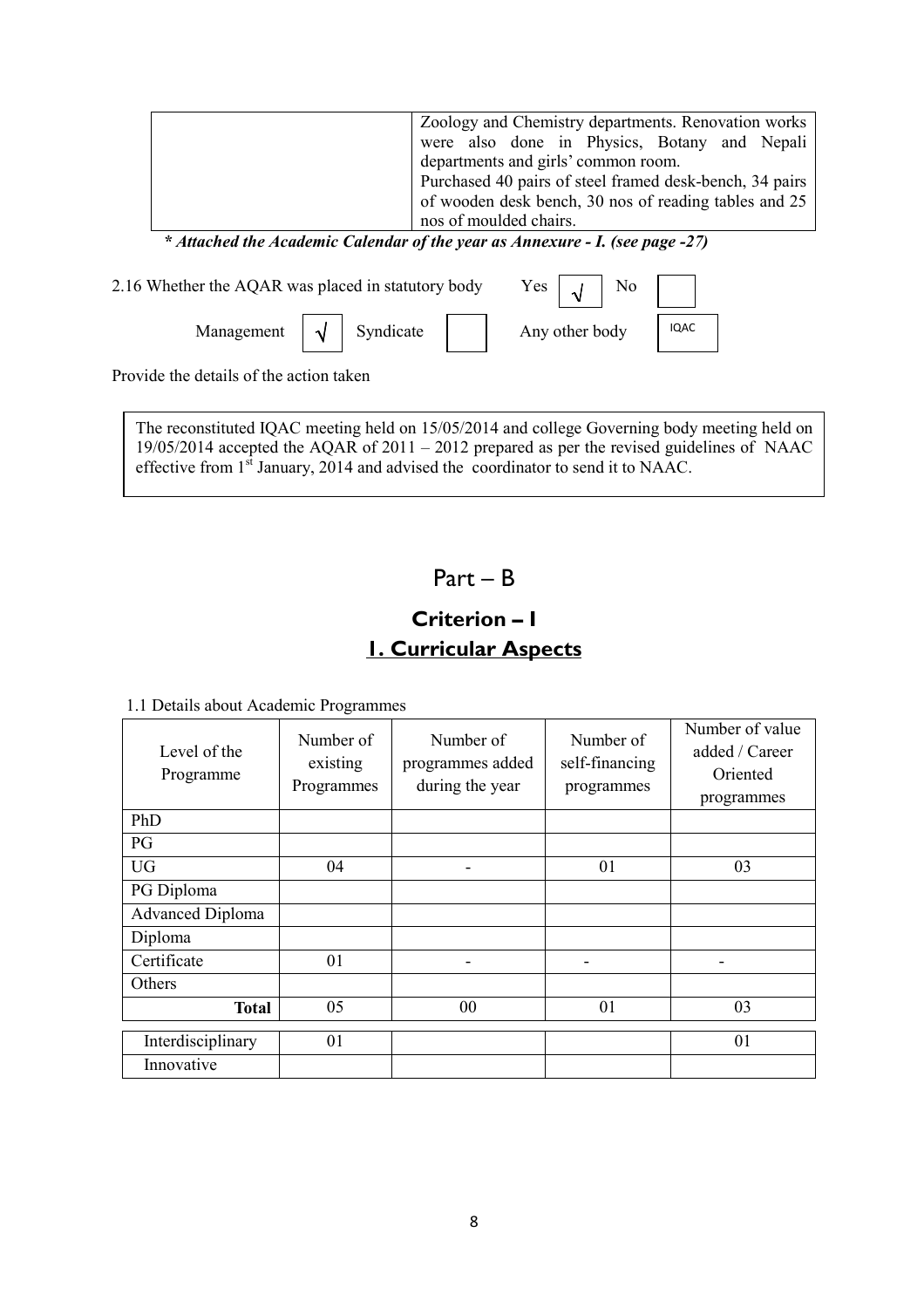### 1.2 (i) Flexibility of the Curriculum: Core /Elective option

(ii) Pattern of programmes:

| Pattern   | Number of programmes                                                             |
|-----------|----------------------------------------------------------------------------------|
| Semester  | 04 $(1st$ to 4 <sup>th</sup> Semester)                                           |
| Trimester |                                                                                  |
| Annual    | 04 (3 <sup>rd</sup> yr of DU, 2 <sup>nd</sup> & 3 <sup>rd</sup> yr<br>of KKHSOU) |

| 1.3 Feedback from stakeholders*<br>(On all aspects) | Alumni | Parents $\vert \sqrt{\ }$   | Employers                                     | Students |  |
|-----------------------------------------------------|--------|-----------------------------|-----------------------------------------------|----------|--|
| Mode of feedback                                    | Online | Manual $\vert \sqrt{\vert}$ | $\binom{1}{1}$ Co-operating schools (for PEI) |          |  |

\*Provided an analysis of the feedback in the Annexure- II (see page - 29)

1.4 Whether there is any revision/update of regulation or syllabi, if yes, mention their salient aspects.

The university implemented new semester course with updated and revised regulation and syllabi.

1.5 Any new Department/Centre introduced during the year. If yes, give details.

No new department/ centre has been introduced.

# Criterion – II

# 2. Teaching, Learning and Evaluation

| 2.1 Total No. of permanent | Total | Asst. Professors   Associate Professors   Professors   Others |  |
|----------------------------|-------|---------------------------------------------------------------|--|
| faculty                    |       |                                                               |  |
|                            |       |                                                               |  |

17

2.2 No. of permanent faculty with Ph.D.

| ۰.<br>۰, |         |  |
|----------|---------|--|
| . .      | I<br>ć  |  |
|          | ۰.<br>v |  |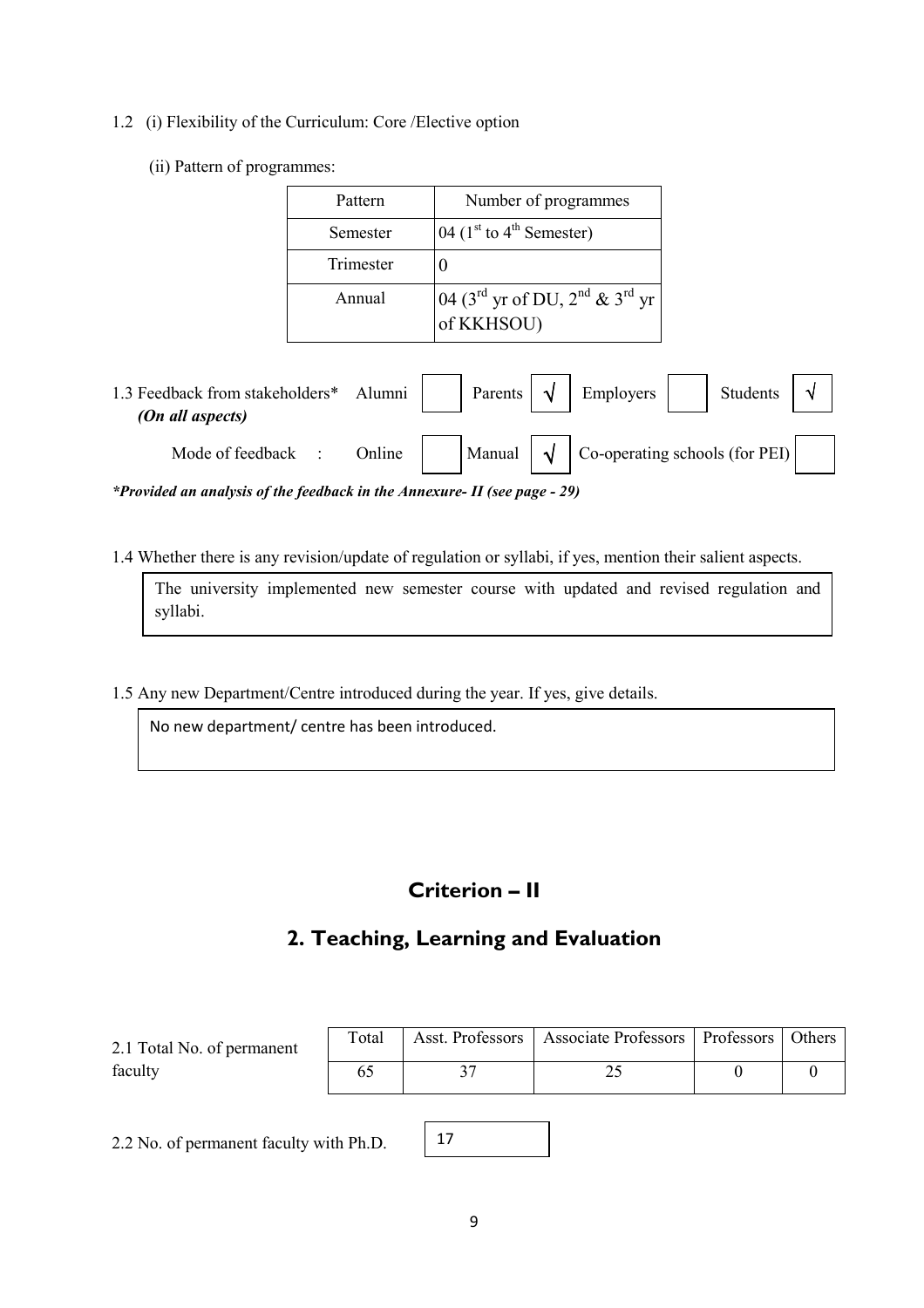the Institution (for example: Open Book Examination, Bar Coding,

| • Conducted remedial classes for weaker students            |
|-------------------------------------------------------------|
| $\bullet$ Organised seminars/ quiz/debate/talks/ group disc |

2.4 No. of Guest and Visiting faculty and Temporary faculty

2.5 Faculty participation in conferences and symposia:

Attended

- Organised seminars/ quiz/ debate/ talks/ group discussions etc for promoting leadership, quality of the students and enhancement of their communication skill.
- Frequent class tests, assignments, one to one interaction with students, groupwise guidance by guardian teachers etc. are some activities for quality enhancement.
- Meritorious students were felicitated by awarding prizes and certificates.
- 
- 
- 

2.7 Total No. of actual teaching days during this academic year

No. of Faculty International level National level State level

Presented papers 107 15 05

Resource Persons  $\begin{vmatrix} 0 & 0 & 0 \\ 0 & 0 & 0 \\ 0 & 0 & 0 \end{vmatrix}$ 

2.6 Innovative processes adopted by the institution in Teaching and Learning:

- 
- The teacher obtaining M. Phil., Ph. D. research projects were also felicitated.
- The teachers were encouraged to participate in orientation courses, refresher courses, short term courses for their knowledge up gradation.
- The teachers were trained to use modern technologies in the class rooms.

2.8 Examination/ Evaluation Reforms initiated by

10

|  |  |  |  |  |  |  | 2.3 No. of Faculty Positions Recruited (R) and Vacant (V) during the year |
|--|--|--|--|--|--|--|---------------------------------------------------------------------------|
|--|--|--|--|--|--|--|---------------------------------------------------------------------------|

|  | Asst. Professors   Associate Professors | Professors | Others | Total |  |
|--|-----------------------------------------|------------|--------|-------|--|
|  |                                         |            |        |       |  |
|  |                                         |            |        |       |  |

01 09 12

01

 $\Omega$ 

03

| א י |  |
|-----|--|
|     |  |

University system is followed

Double Valuation, Photocopy, Online Multiple Choice Questions)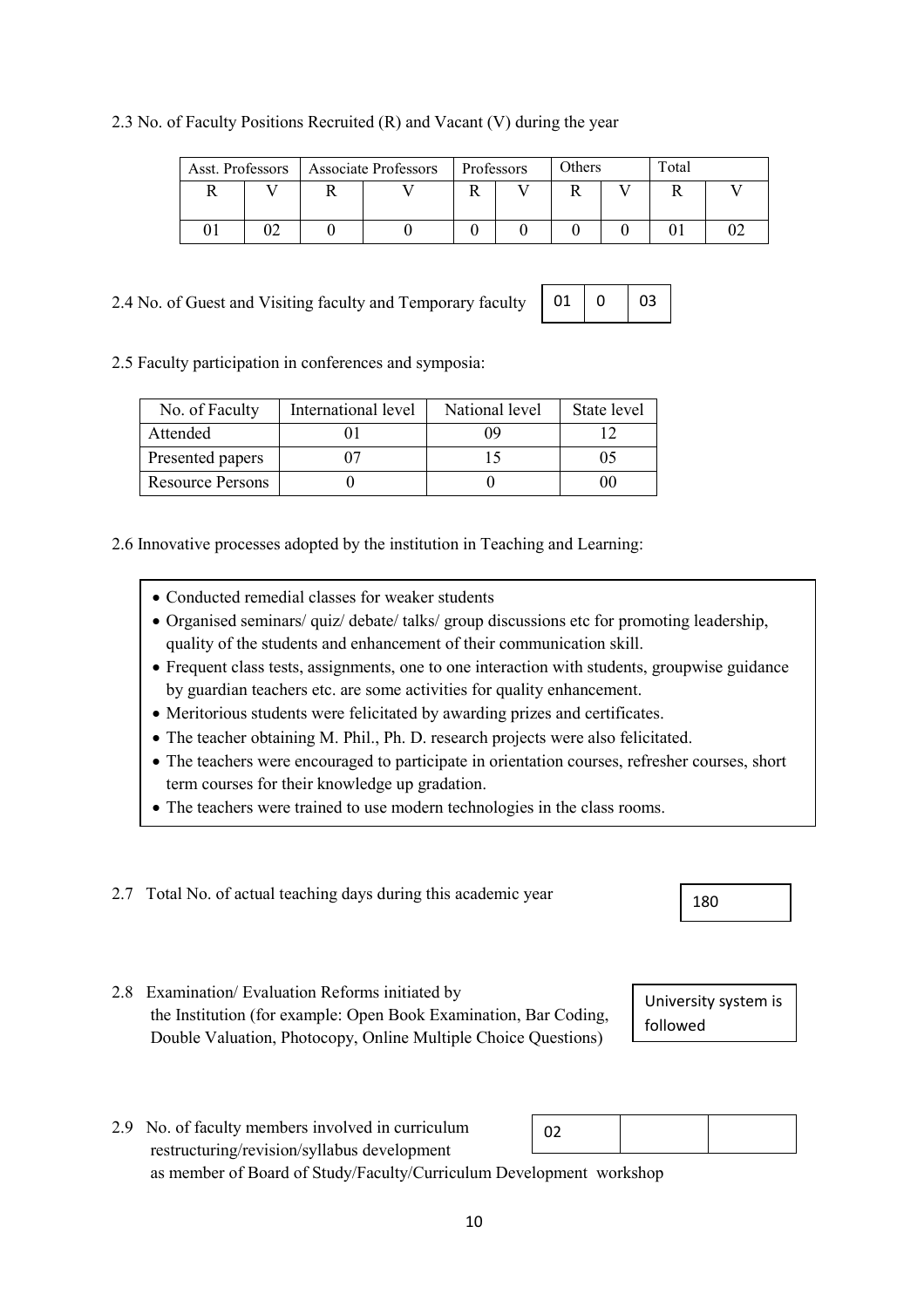### 2.10 Average percentage of attendance of students

80%

| Title of the<br>Programme | Total no. of<br>students |                 |       | Division |         |        |
|---------------------------|--------------------------|-----------------|-------|----------|---------|--------|
|                           | appeared                 | Distinction $%$ | $1\%$ | $II\%$   | $III\%$ | Pass % |
| <b>BA</b>                 | 181                      | 0.55            | 1.65  | 24.31    | 33.7    | 48.62  |
| <b>BSc</b>                | 32                       | 6.25            | 37.5  | 25.0     | 00      | 59.38  |
| <b>BCom</b>               | 47                       |                 | 2.13  | 42.55    | 2.13    | 46.81  |

2.11 Course/Programme wise distribution of pass percentage:

2.12 How does IQAC Contribute/Monitor/Evaluate the Teaching & Learning processes:

The IQAC takes up the following measures:

- i) Monitors regular holding of classes by teachers through HoDs
- ii) Performance of teachers assessed through students' feedback on teaching and learning process
- iii) Analyses the feedback and intimates the teachers for up gradation wherever needed
- iv) Takes stock of the needs of the departments, the library and the laboratories and takes the necessary steps to meet the needs
- v) Analyses results of internal and University examinations and takes measure to improve the quality

### 2.13 Initiatives undertaken towards faculty development

| Faculty / Staff Development Programmes         | Number of faculty<br>benefitted |
|------------------------------------------------|---------------------------------|
| Refresher courses                              | 11                              |
| UGC – Faculty Improvement Programme            | 01                              |
| HRD programmes                                 |                                 |
| Orientation programmes                         | 0 <sub>1</sub>                  |
| Faculty exchange programme                     |                                 |
| Staff training conducted by the university     | $\Omega$                        |
| Staff training conducted by other institutions | 0                               |
| Summer / Winter schools, Workshops, etc.       | 0                               |
| Others (Short term Courses)                    | 02                              |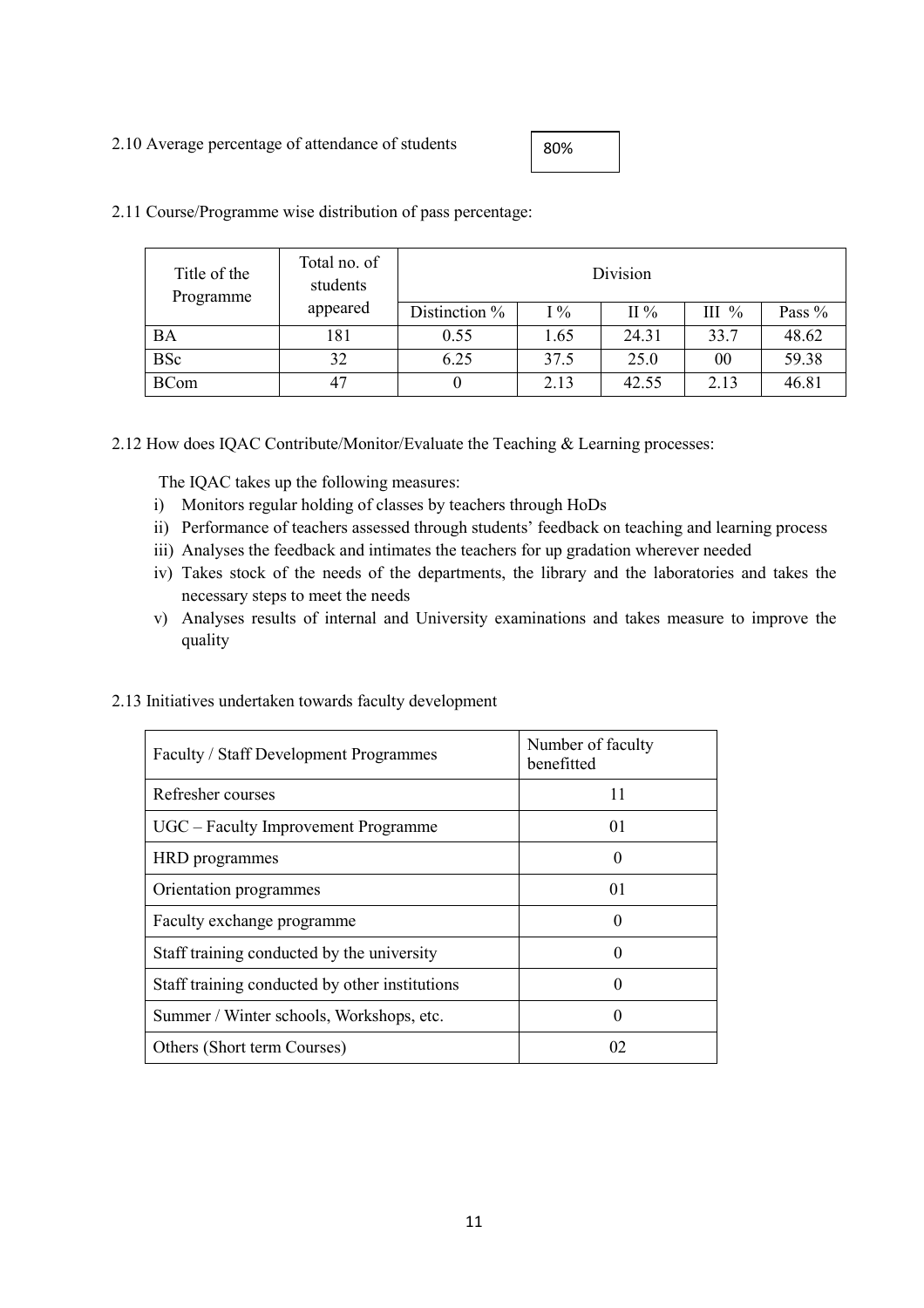### 2.14 Details of Administrative and Technical staff

| Category               | Number of<br>Permanent<br>Employees | Number of<br>Vacant<br>Positions | Number of<br>permanent<br>positions filled<br>during the Year | Number of<br>positions filled<br>temporarily |
|------------------------|-------------------------------------|----------------------------------|---------------------------------------------------------------|----------------------------------------------|
| Administrative Staff   | 21                                  | 02                               | 00                                                            | 22                                           |
| <b>Technical Staff</b> |                                     |                                  |                                                               |                                              |

# Criterion – III

# 3. Research, Consultancy and Extension

3.1 Initiatives of the IQAC in Sensitizing/Promoting Research Climate in the institution

- The college felicitates the teachers who obtains M. Phil., Ph. D. degrees
- Encourages faculty members to procure Major and Minor research projects
- The faculty members have been encouraged to publish books, articles and to participate in National/ International seminars/ workshops etc.
- The faculty members have been advised to takes up small projects done by the students

### 3.2 Details regarding major projects

|                     | Completed | Ongoing       | Sanctioned | Submitted |
|---------------------|-----------|---------------|------------|-----------|
| Number              |           |               |            |           |
| Outlay in Rs. Lakhs | NA        | . 0.1<br>ده.∠ |            |           |

### 3.3 Details regarding minor projects

|                     | Completed | <b>Jngoing</b> | Sanctioned | Submitted |
|---------------------|-----------|----------------|------------|-----------|
| Number              |           | 02             |            |           |
| Outlay in Rs. Lakhs |           | 2.05           |            |           |

### 3.4 Details on research publications

|                          | International | National | Others |
|--------------------------|---------------|----------|--------|
| Peer Review Journals     |               |          |        |
| Non-Peer Review Journals |               |          |        |
| e-Journals               |               |          |        |
| Conference proceedings   |               |          |        |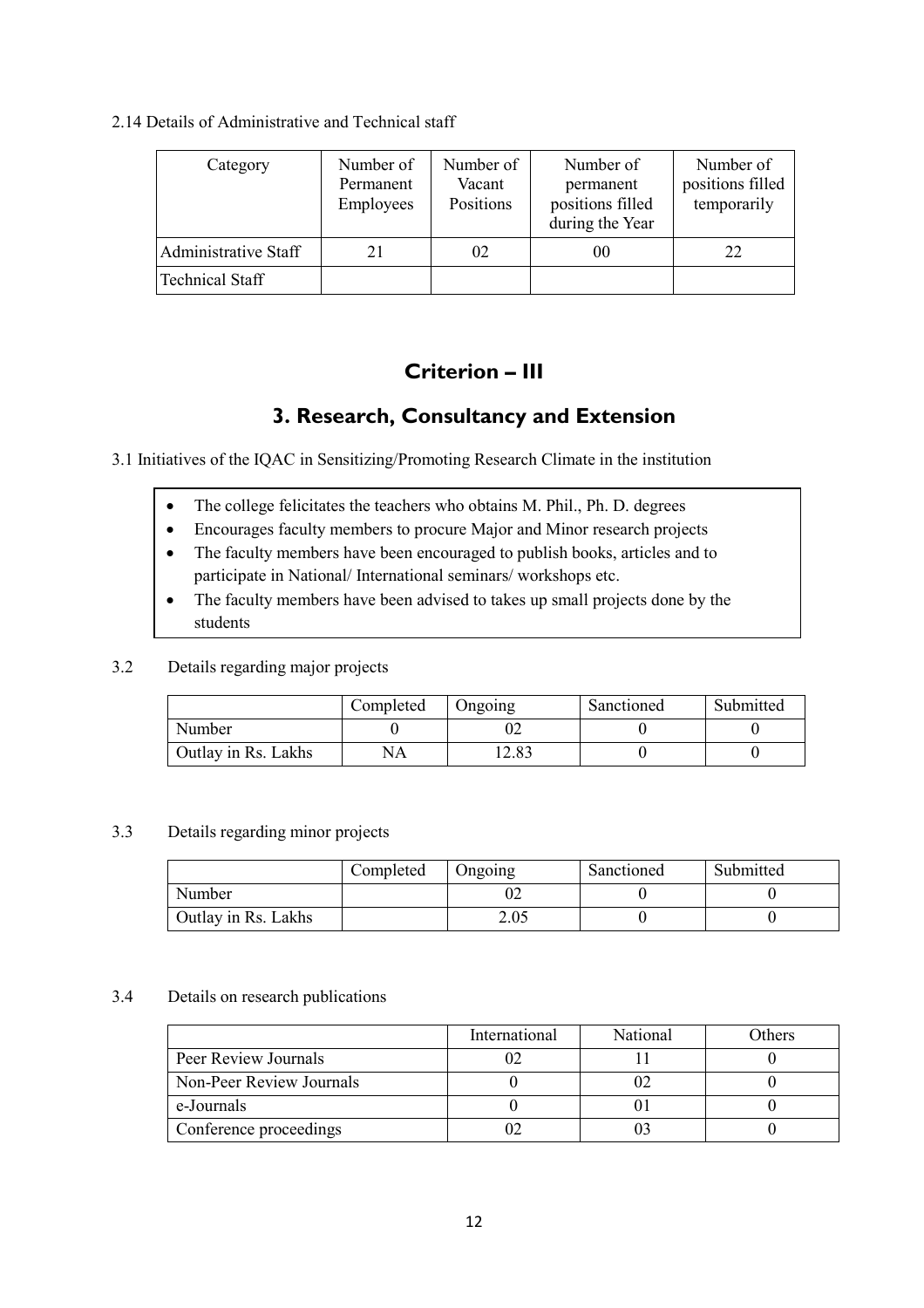3.5 Details on Impact factor of publications:



3.6 Research funds sanctioned and received from various funding agencies, industry and other organisations

| Nature of the Project                                                   | Duration<br>Year | Name of the<br>funding Agency | Total grant<br>sanctioned | Received     |
|-------------------------------------------------------------------------|------------------|-------------------------------|---------------------------|--------------|
| Major projects                                                          | 3 yrs            | <b>UGC</b>                    | 16.19 lakhs               | 12.83 lakhs  |
| Minor Projects                                                          | $1^{1/2}$ yrs    | UGC                           | $2.45$ lakhs              | $2.05$ lakhs |
| <b>Interdisciplinary Projects</b>                                       | $\theta$         | NA.                           |                           |              |
| Industry sponsored                                                      | $\theta$         | NA                            |                           |              |
| Projects sponsored by the<br>University/College                         | $\Omega$         | <b>NA</b>                     |                           |              |
| Students research projects<br>(other than compulsory by the University) | 0                | NA                            |                           |              |
| Any other (Specify)                                                     |                  | <b>NA</b>                     |                           |              |
| Total                                                                   |                  |                               | 18.64 lakhs               | 14.88 lakhs  |

3.7 No. of books published i) With ISBN No.  $\sqrt{0.05}$ 

Chapters in Edited Books  $\boxed{08}$ 

ii) Without ISBN No.



3.8 No. of University Departments receiving funds from

|                  | $UGC-SAP$<br><b>NA</b>      | CAS<br><b>NA</b>        | <b>DST-FIST</b>         | NA        |
|------------------|-----------------------------|-------------------------|-------------------------|-----------|
|                  | <b>DPE</b><br>ΝA            |                         | <b>DBT</b> Scheme/funds | ΝA        |
|                  |                             |                         |                         |           |
| 3.9 For colleges | <b>NA</b><br>Autonomy       | <b>CPE</b><br><b>NA</b> | <b>DBT</b> Star Scheme  | <b>NA</b> |
|                  | <b>INSPIRE</b><br><b>NA</b> | <b>CE</b><br><b>NA</b>  | Any Other (specify)     | <b>NA</b> |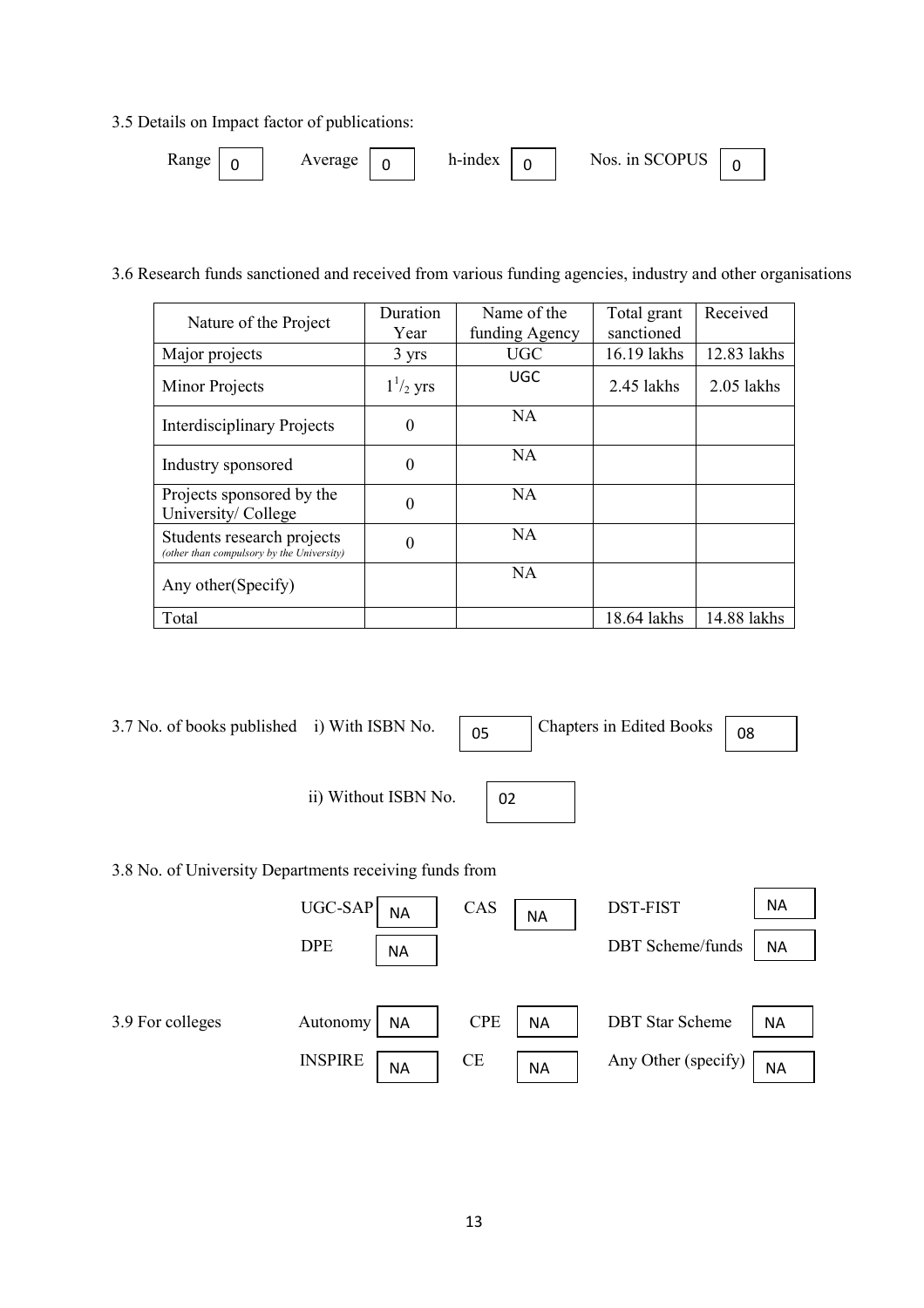3.10 Revenue generated through consultancy

Nil

| 3.11 No. of conferences                                                                                                                                                       | Level      | International | National  | State     | University | College   |
|-------------------------------------------------------------------------------------------------------------------------------------------------------------------------------|------------|---------------|-----------|-----------|------------|-----------|
|                                                                                                                                                                               | Number     | 0             | 0         | $\Omega$  | $\theta$   | $\theta$  |
| organized by the Institution                                                                                                                                                  | Sponsoring | <b>NA</b>     | <b>NA</b> | <b>NA</b> | <b>NA</b>  | <b>NA</b> |
|                                                                                                                                                                               | agencies   |               |           |           |            |           |
| 3.12 No. of faculty served as experts, chairpersons or resource persons<br>08<br>International<br>National<br>3.13 No. of collaborations<br>01<br>Any other<br>01<br>$\theta$ |            |               |           |           |            |           |
| 0<br>3.14 No. of linkages created during this year                                                                                                                            |            |               |           |           |            |           |

3.15 Total budget for research for current year in lakhs :

| From Funding agency | UGC   | From Management of University/College | <b>NIL</b> |
|---------------------|-------|---------------------------------------|------------|
| $\Gamma$ otal       | 14.88 |                                       |            |

| 3.16 No. of patents received this year | Type of Patent |         | Number |
|----------------------------------------|----------------|---------|--------|
|                                        | National       | Applied |        |
|                                        |                | Granted |        |
|                                        | International  | Applied |        |
|                                        |                | Granted |        |
|                                        | Commercialised | Applied |        |
|                                        |                | Granted |        |

3.17 No. of research awards/ recognitions received by faculty and research fellows Of the institute in the year

|    | Total   International   National   State   University   Dist   College |    |  |  |
|----|------------------------------------------------------------------------|----|--|--|
| 04 |                                                                        | 04 |  |  |

3.18 No. of faculty from the Institution who are Ph. D. Guides and students registered under them

| 01  |
|-----|
| NIL |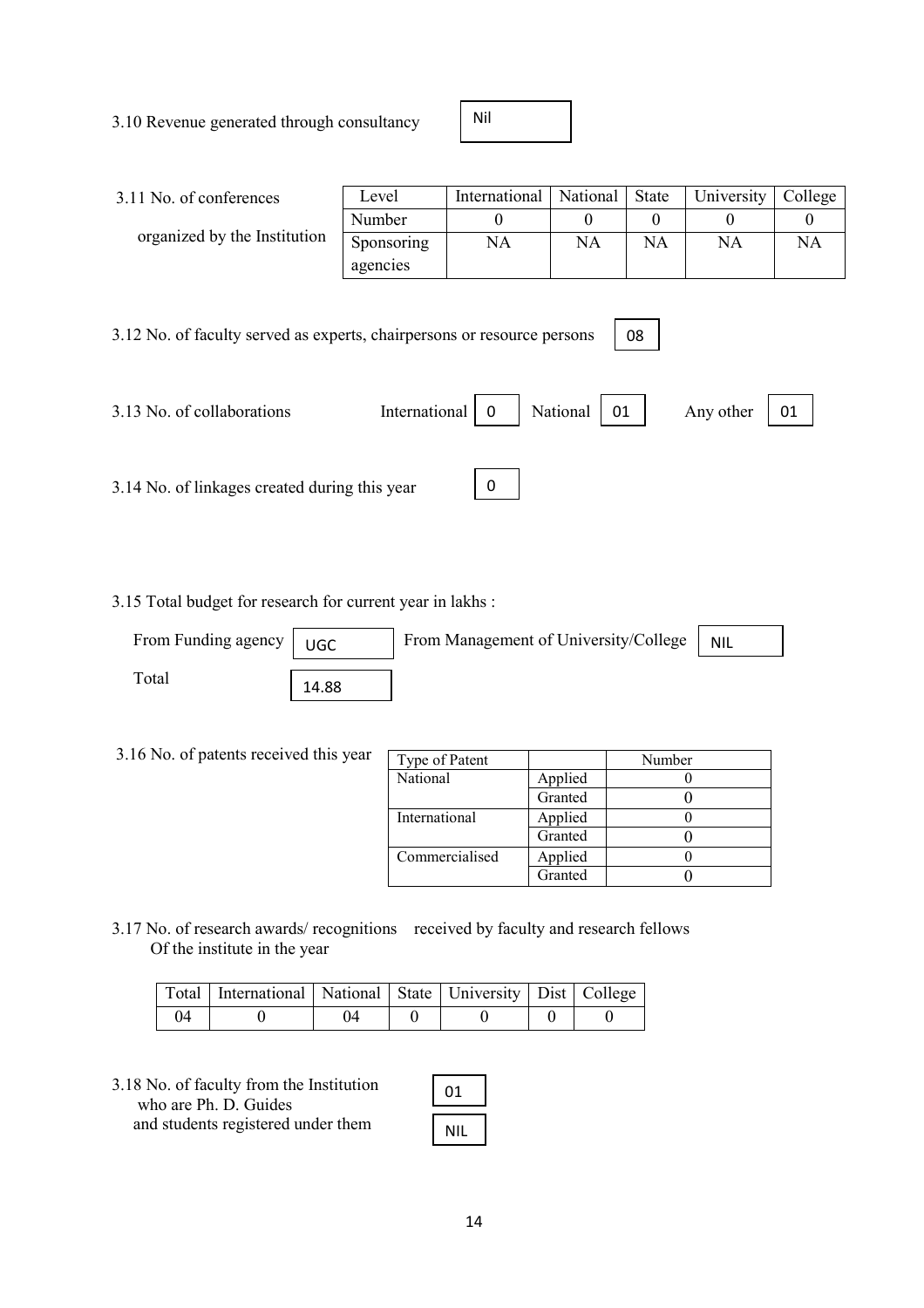| 3.19 No. of Ph.D. awarded by faculty from the Institution                                |                                |                  |                                    | <b>NA</b>             |                                    |        |
|------------------------------------------------------------------------------------------|--------------------------------|------------------|------------------------------------|-----------------------|------------------------------------|--------|
| 3.20 No. of Research scholars receiving the Fellowships (Newly enrolled + existing ones) |                                |                  |                                    |                       |                                    |        |
| <b>JRF</b>                                                                               | <b>SRF</b><br>$\boldsymbol{0}$ | $\boldsymbol{0}$ | Project Fellows                    | $\overline{0}$        | Any other                          | 0      |
| 3.21 No. of students Participated in NSS events:                                         |                                |                  | University level<br>National level | 0<br>$\boldsymbol{0}$ | State level<br>International level | 0<br>0 |
| 3.22 No. of students participated in NCC events:                                         |                                |                  |                                    |                       |                                    |        |
|                                                                                          |                                |                  | University level                   | $\overline{0}$        | State level                        | 22     |
|                                                                                          |                                |                  | National level                     | 22                    | International level                |        |
| 3.23 No. of Awards won in NSS:                                                           |                                |                  | University level                   |                       | State level                        | 0      |
|                                                                                          |                                |                  | National level                     | 0<br>$\boldsymbol{0}$ | International level                | 0      |
| 3.24 No. of Awards won in NCC:                                                           |                                |                  |                                    |                       |                                    |        |
|                                                                                          |                                |                  | University level                   | 0                     | State level                        |        |
|                                                                                          |                                |                  | National level                     | 28                    | International level                | 0      |
| 3.25 No. of Extension activities organized                                               |                                |                  |                                    |                       |                                    |        |
| University forum                                                                         |                                | College forum    | $\mathbf 0$                        |                       |                                    |        |
| <b>NCC</b>                                                                               |                                | <b>NSS</b>       | 0                                  |                       | Any other                          |        |

NCC: Tree plantation, Environmental awareness rally on pollution control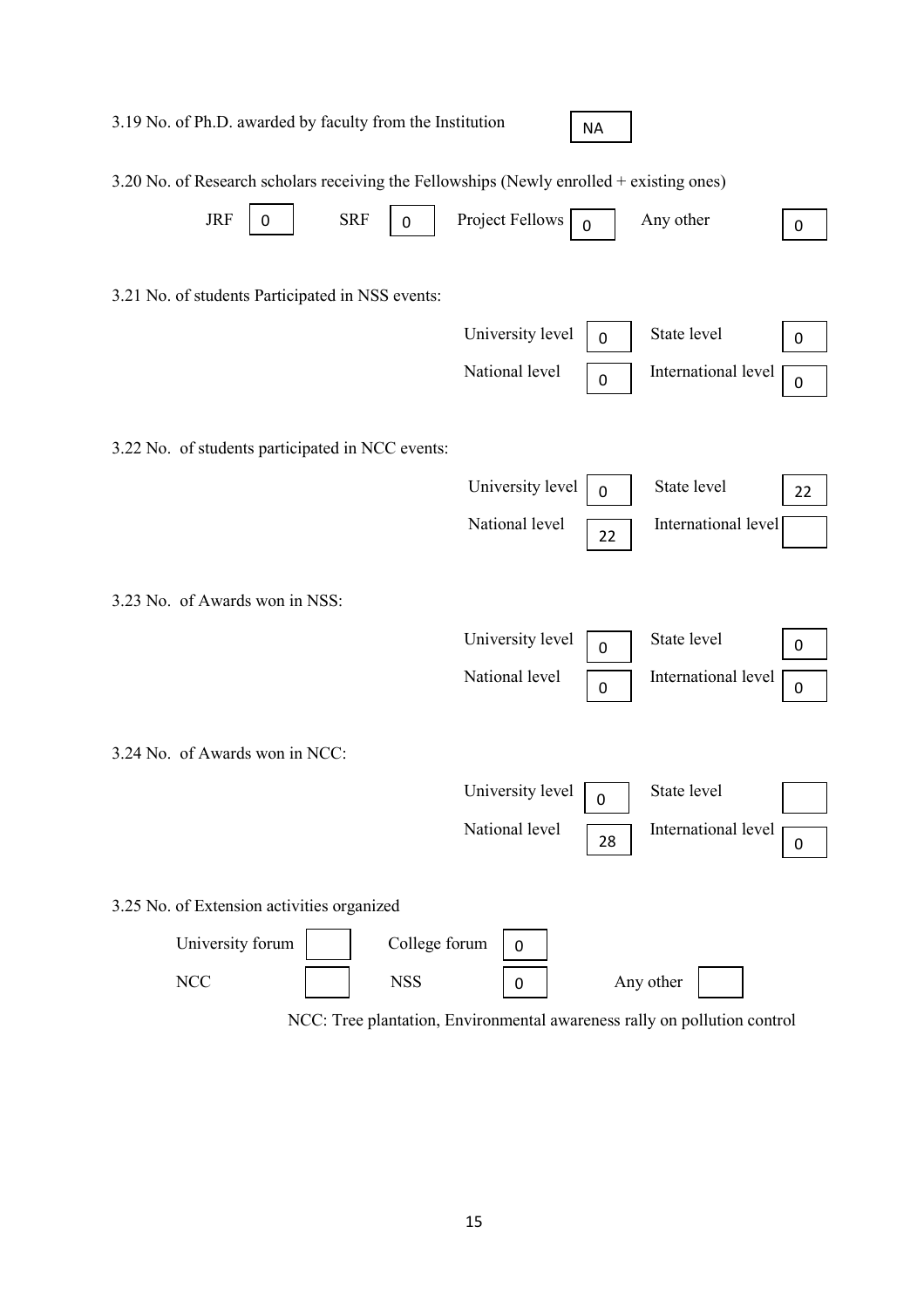3.26 Major Activities during the year in the sphere of extension activities and Institutional Social Responsibility

• The 25 nos of NCC cadets donated blood collected by Assam Medical College Staff, Dibrugarh on 26.11.2012.

# Criterion – IV 4. Infrastructure and Learning Resources

4.1 Details of increase in infrastructure facilities:

| Facilities                                                                           | Existing       | Newly created | Source of<br>Fund          | Total          |
|--------------------------------------------------------------------------------------|----------------|---------------|----------------------------|----------------|
| Campus area                                                                          | 25.85<br>acres | $\theta$      | $\theta$                   | 25.85<br>acres |
| Class rooms                                                                          | 17             | $\theta$      | $\theta$                   | 17             |
| Laboratories                                                                         | 7              | $\theta$      | $\theta$                   | 7              |
| Seminar Halls                                                                        |                | $\theta$      | $\overline{0}$             |                |
| No. of important equipments purchased<br>$(\geq 1-0)$ lakh) during the current year. | Nil            | $\theta$      | $\theta$                   | $\Omega$       |
| Value of the equipment purchased during<br>the year (Rs. in Lakhs)                   | Nil            | $\theta$      | $\theta$                   | $\Omega$       |
| i) New girls hostel<br>Others<br>ii) New library building                            | Nil            | 01<br>01      | UGC<br>UGC+College<br>Fund | 02             |

### 4.2 Computerization of administration and library

All administrative works have been computerised. The library has been provided with a computer set and a printer.

### 4.3 Library services:

|                   | Existing |             |     | Newly added |                          | Total         |  |
|-------------------|----------|-------------|-----|-------------|--------------------------|---------------|--|
|                   | No.      | Value (Rs.) | No. | Value (Rs.) | No.                      | Value $(Rs.)$ |  |
| <b>Text Books</b> | 28166    | 2750683     | 715 | 143000      | 28881                    | 2893683       |  |
| Reference Books   | 545      | 217194      | 129 | 37884       | 674                      | 255078        |  |
| e-Books           | ۰        |             |     |             | ٠                        |               |  |
| Journals          | 963      | 15380       | 127 | 2740        | 1100                     | 18120         |  |
| e-Journals        | -        |             |     |             | $\overline{\phantom{0}}$ |               |  |
| Digital Database  | -        |             |     |             | $\overline{\phantom{0}}$ | -             |  |
| CD & Video        | 50       | 5000        |     |             | 50                       | 5000          |  |
| Others (Magazine) | 2867     | 63400       | 119 | 4900        | 2986                     | 68300         |  |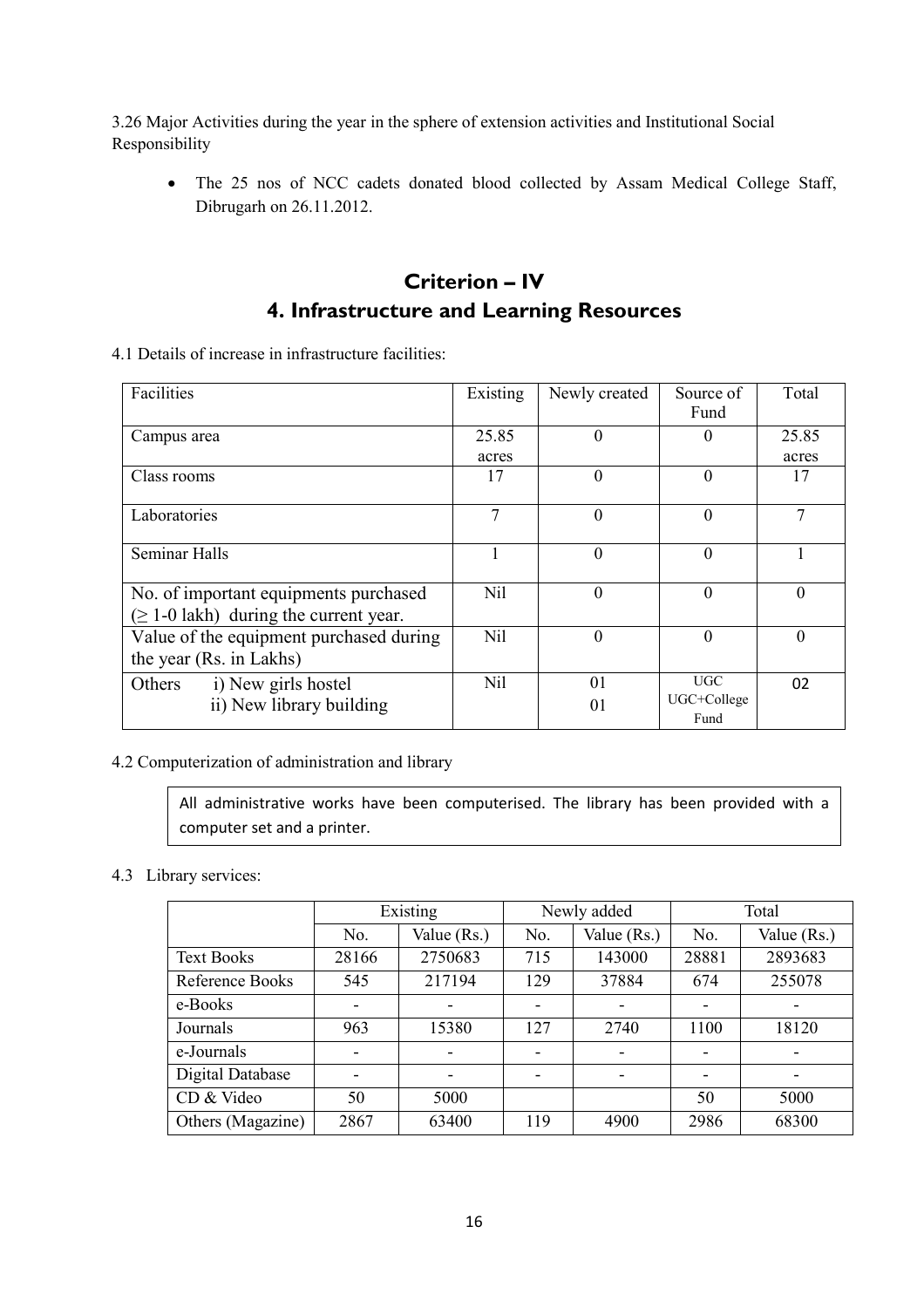4.4 Technology up gradation (overall)

|          | Total<br>Computers | Computer<br>Labs | Internet | <b>Browsing</b><br>Centres | Computer<br>Centres | Office | Depart-<br>ments | Others |
|----------|--------------------|------------------|----------|----------------------------|---------------------|--------|------------------|--------|
| Existing | 50                 | 15               |          |                            |                     | 8      | 14               | O      |
| Added    | 20                 |                  |          |                            | 18                  | 0      | ∍                |        |
| Total    | 70                 | 15               | ⇁        |                            | 18                  | 8      | 16               |        |

4.5 Computer, Internet access, training to teachers and students and any other programme for technology upgradation (Networking, e-Governance etc.)

Conducted Training on Computer Literacy and internet browsing for teaching and non-teaching staff of the college.

- 4.6 Amount spent on maintenance in lakhs :
	- i) ICT

- iii) Equipments
- iv) Others

| akns .    |       |
|-----------|-------|
|           | 0.15  |
| icilities | 20.38 |
|           | 1.75  |
|           | 0.06  |
| Total:    | 22.34 |

# Criterion – V 5. Student Support and Progression

5.1 Contribution of IQAC in enhancing awareness about Student Support Services

The awareness about student support service has been enhanced through the college prospectus, website, hoardings, notice board etc. The students are also informed in the meeting organized for freshman social function.

### 5.2 Efforts made by the institution for tracking the progression

In the college week various competitions have been organised in games and sports, cultural and literacy sections. Talents of the students hunted in different fields have been exploited for their track of progression.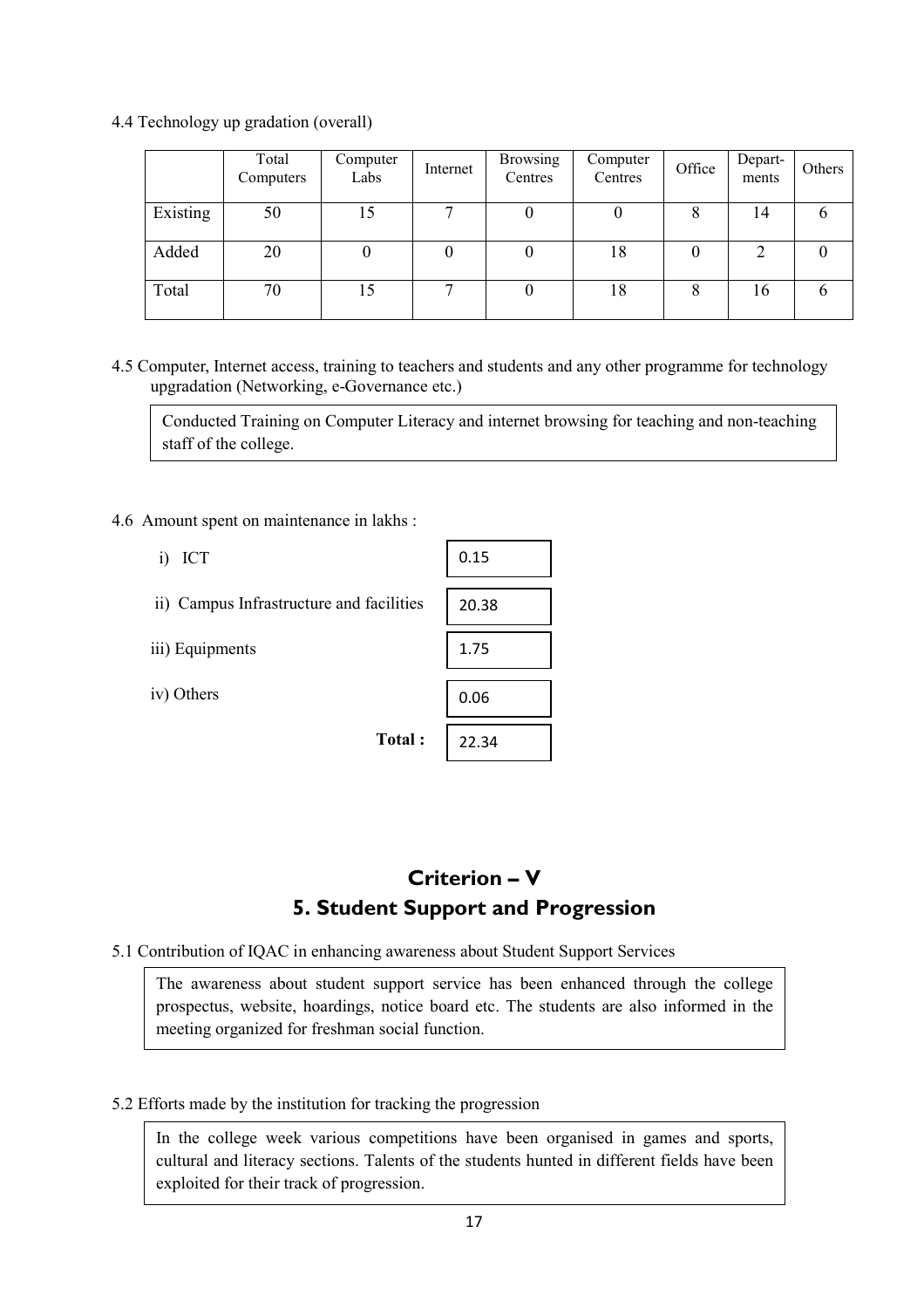5.3 (a) Total Number of students UG PG Ph. D. Others  $828$ 

(b) No. of students outside the state

(c) No. of international students



85

|     |     | 0/<br>70 |       | . .<br>O | ′0 |
|-----|-----|----------|-------|----------|----|
| Men | 581 | 65.28    | Women | 300      | 72 |

| Last Year      |    |    |       | This Year                |       |     |    |    |     |                                                    |       |
|----------------|----|----|-------|--------------------------|-------|-----|----|----|-----|----------------------------------------------------|-------|
| <b>General</b> | SС | ST | OBC - | Physically<br>Challenged | Total |     |    |    |     | General   SC   ST   OBC   Physically<br>Challenged | Total |
| 388            | 47 | 76 | 379   | Nil                      | 890   | 337 | 56 | 66 | 369 | Nil                                                | 828   |

Demand ratio 1 : 1.15 Dropout 25.5%

5.4 Details of student support mechanism for coaching for competitive examinations (If any)

The college has a career counselling and placement cell and this cell looks after the aspects of career coaching, guidance etc by organising coaching classes, workshop and talks etc.

| No. of students beneficiaries                       |   |                 |  | 124         |  |            |  |
|-----------------------------------------------------|---|-----------------|--|-------------|--|------------|--|
| 5.5 No. of students qualified in these examinations |   |                 |  |             |  |            |  |
| <b>NET</b>                                          | 0 | <b>SET/SLET</b> |  | <b>GATE</b> |  | <b>CAT</b> |  |
| IAS/IPS etc                                         |   | State PSC       |  | <b>UPSC</b> |  | Others     |  |

5.6 Details of student counselling and career guidance

- At the time of admission, the faculty members interact with the applicant and counsel them in selecting their optional subjects in a right track.
- The related paper cutting of career guidance and placement opportunities. Schedule of important competitive examinations have been displayed in the notice board.
- Organised talks on motivating students for competitive examinations. A. Gyani, IAS, and Jogesh Boruah, ACS were the resource person.
- A training programme was organised for entry into Indian Air Force Services. Air Force officials were the resource persons.
- A 4 days intensive coaching was organised. Dipankar Sarmah from EIMT, Guwahati was the resource person.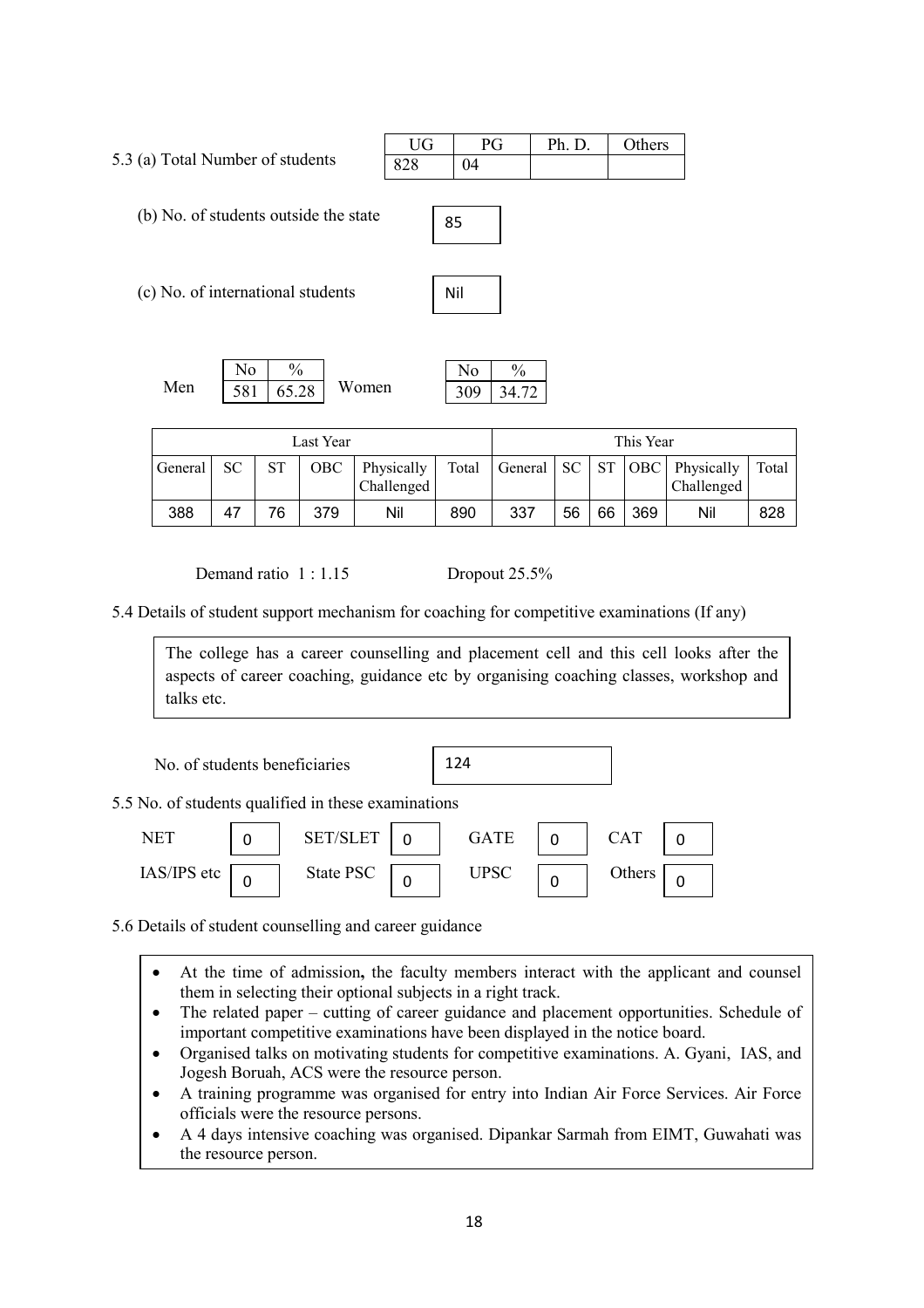|                            | 100 |
|----------------------------|-----|
| No. of students benefitted |     |

5.7 Details of campus placement

|                                       | <b>Off Campus</b>                  |                                     |                           |
|---------------------------------------|------------------------------------|-------------------------------------|---------------------------|
| Number of<br>Organizations<br>Visited | Number of Students<br>Participated | Number of<br><b>Students Placed</b> | Number of Students Placed |
| Nil                                   | NΑ                                 | NΑ                                  |                           |

# 5.8 Details of gender sensitization programmes

| Nil |  |  |  |
|-----|--|--|--|
|     |  |  |  |

# 5.9 Students Activities

5.9.1 No. of students participated in Sports, Games and other events

|       | State/ University level                                                 | 0        | National level | 0        | International level | 0 |
|-------|-------------------------------------------------------------------------|----------|----------------|----------|---------------------|---|
|       | No. of students participated in cultural events                         |          |                |          |                     |   |
|       | State/ University level                                                 | $\Omega$ | National level | $\Omega$ | International level | 0 |
| 5.9.2 | No. of medals /awards won by students in Sports, Games and other events |          |                |          |                     |   |
|       | Sports: State/University level                                          | 0        | National level | 0        | International level | 0 |
|       | Cultural: State/ University level                                       | 0        | National level | 0        | International level | 0 |

### 5.10 Scholarships and Financial Support

|                                                                                         | Number of<br>students | Amount |
|-----------------------------------------------------------------------------------------|-----------------------|--------|
| Financial support from institution                                                      |                       |        |
| Financial support from government                                                       | 183                   | 745260 |
| Financial support from other sources (UGC)                                              | 23                    | 46000  |
| received<br><b>Number</b><br>of students<br>who.<br>International/National recognitions |                       |        |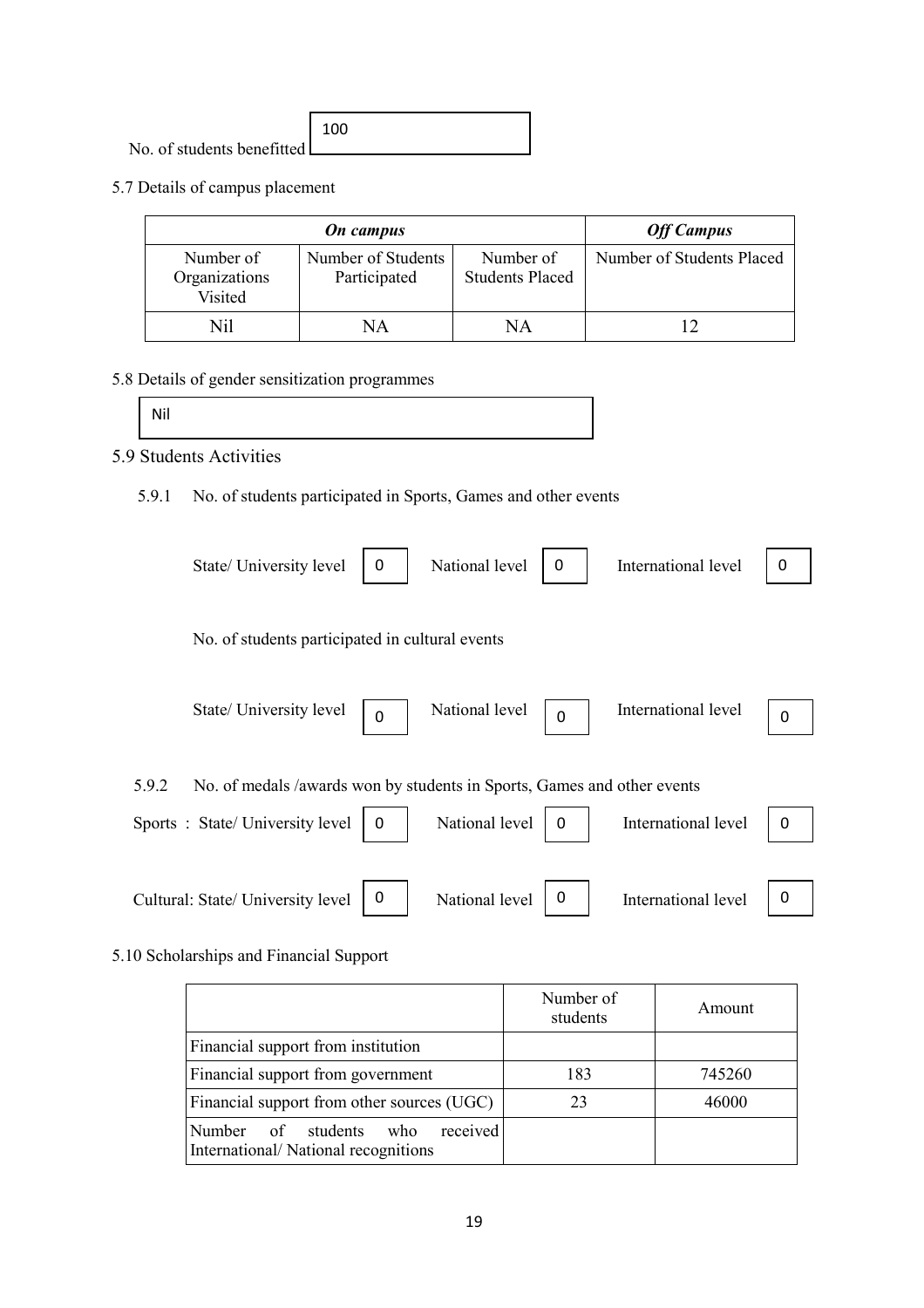5.11 Student organised / initiatives

| Fairs : State/University level $\begin{vmatrix} 0 \\ 1 \end{vmatrix}$ National level $\begin{vmatrix} 0 \\ 0 \end{vmatrix}$ International level $\begin{vmatrix} 0 \\ 1 \end{vmatrix}$      |  |  |  |
|---------------------------------------------------------------------------------------------------------------------------------------------------------------------------------------------|--|--|--|
| Exhibition: State/ University level $\begin{bmatrix} 0 \\ 1 \end{bmatrix}$ National level $\begin{bmatrix} 0 \\ 0 \end{bmatrix}$ International level $\begin{bmatrix} 0 \\ 1 \end{bmatrix}$ |  |  |  |

 $\Omega$ 

5.12 No. of social initiatives undertaken by the students

5.13 Major grievances of students (if any) redressed:

- Constructed a guest room in girls' hostel as demanded by the boarders.
- Replaced the black boards in the class rooms by green boards as demanded by students.

# Criterion – VI

# 6. Governance, Leadership and Management

6.1 State the Vision and Mission of the institution

### Our Vision:

The college has a vision of imparting quality education. Quality education would create holistic atmosphere for the students to cater to the demands of a modern technological and global world while inculcating in them the values and cultural heritage, India is known for.

### Our Mission:

The college aims at-

- i) Educating its students to become responsible, competent and ethical citizens of the world with the skill to think creativity analyse critically and communicate effectively.
- ii) Encouraging the students to pursue their courses with resolute determination, equanimity of mind and honesty of character.
- iii) Fostering global competency among students so that they can prepare themselves for the opportunities and challenges of life.
- iv) Stimulating the academic ambience for quality sustenance and quality enhancement
- v) Building strong bonds with all the stake holders through dedicated team work, innovative strategies and commitment to excellence.

### 6.2 Does the Institution has a management Information System

The common information systems are Notice Board, Web-site, group SMS etc. Notices are circulated among teaching and non-teaching staff in urgent need. The authority also discusses the important issues by convening meeting with HoDs, staff members and the students whenever necessary.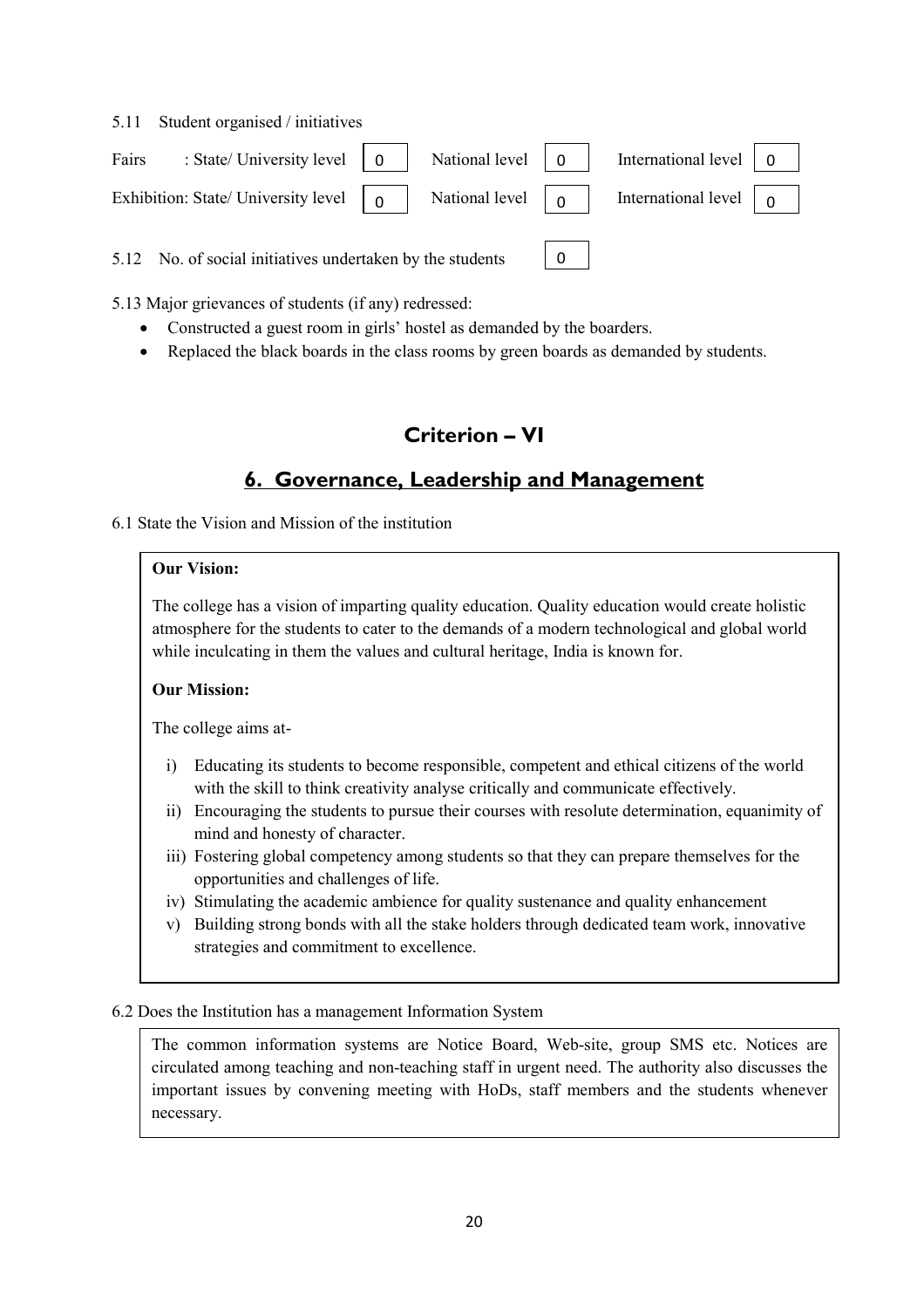6.3 Quality improvement strategies adopted by the institution for each of the following:

### 6.3.1 Curriculum Development

The curriculum is designed by the University. However, teachers take part in the meeting of Board of Studies as invites as well as member of undergraduate board.

The faculties of political science department have prepared the course curriculum for the Human Rights Education" certificate course that has been initiated from this session.

### 6.3.2 Teaching and Learning

For quality improvement in the teaching learning process adopts the strategies of remedial coaching, departmental seminar, GD, Field trip, one to one contact session, stratified group class, interactive class, solving of previous years questions. The teachers are encouraged to participate in OC, RC, various staff training programme, workshop on discipline related areas,. Necessary and up to date teaching materials are provided for continuous improvement of teaching – learning activities. In this session the following facilities are procured

- (1) Computer sets provided to mathematics and electronics departments
- (2) Overhead projector purchased
- (3) Free internet access provided to teachers

### 6.3.3 Examination and Evaluation

A group of teachers (Examination conduction committee) conducts the university examinations. The appointed teachers take part in paper setting, paper examiners, scrutiny, head examiners etc and act as per university guide committee to conduct internal examiners. The examined papers are shown to students and mark sheets are displayed in the notice board

### 6.3.4 Research and Development

The college encourages the teachers to procure Major/ Minor Research Projects, FIP etc. Sanctions leave to the research scholar; adjusts classes with flexi-timing and exempts from some other co-curricular activities. Also encourages attending National/ International seminars/ Workshop/ Conference.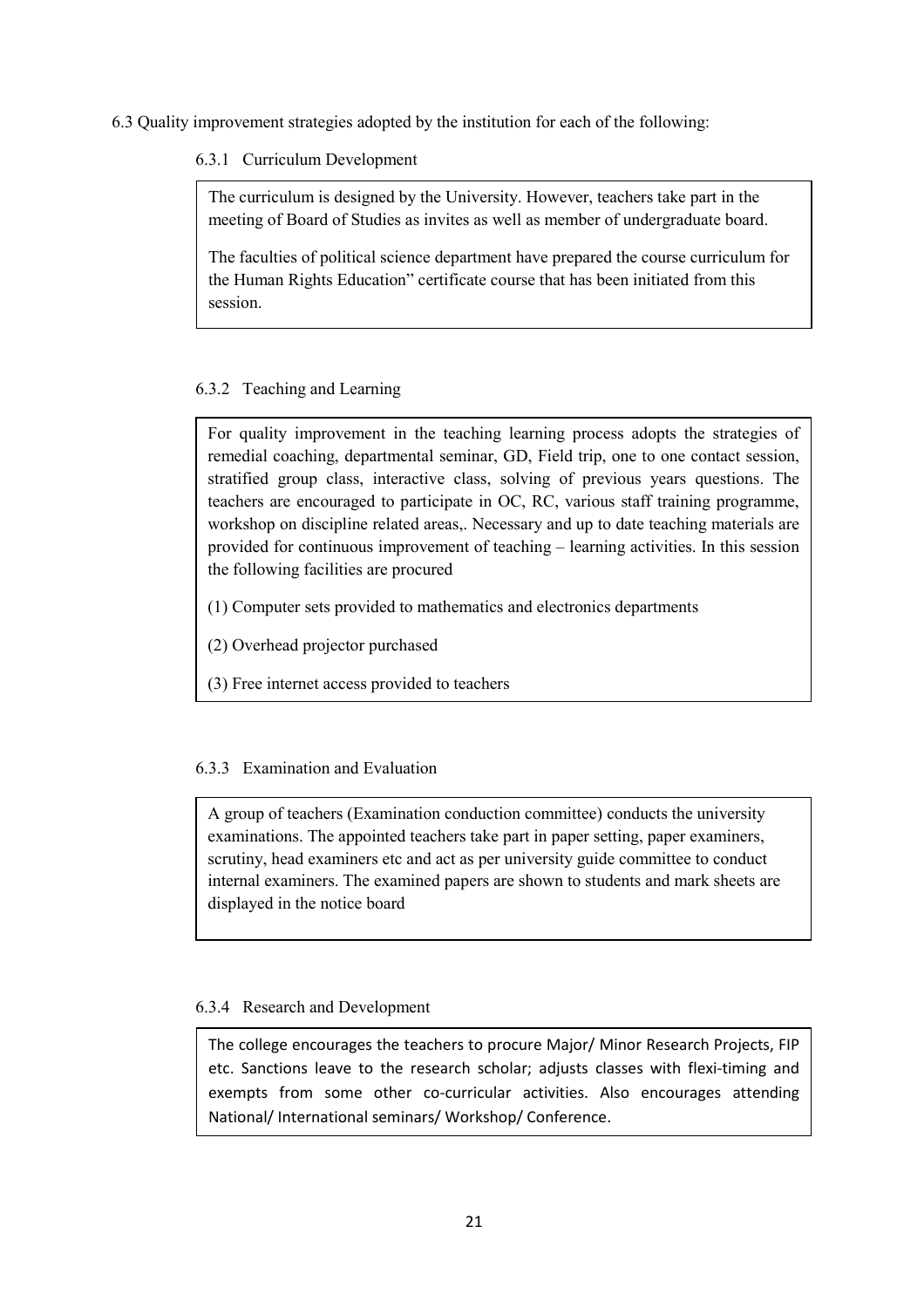6.3.5 Library, ICT and physical infrastructure / instrumentation

844 new books, 127 journals and 119 magazines were added to the library. SOUL software was implemented for data management and a Xerox machine was installed in the library.

### 6.3.6 Human Resource Management

The IQAC keeps vigilance so that the classes are regularly held, the office staff and library staff render their help towards the benefit of the students. The IQAC keeps close contact with departments, office, library and the hostels and assesses the man power. If any shortage found, then immediately brings it to the notice of the authority for early recruitment. Sometimes it takes time to fill up the permanent posts owing to official formalities and during this period the posts are generally filled up on ad – hoc basis so that the system is not disrupted.

The teachers have been assessed by the students for their quality improvement. They are also encouraged to carry out research works, upgrade and update knowledge by attending refresher course, orientation course, short term course etc. The teachers have also been facilitated for their carrier progression.

 The office staffs has been deputed to attend workshop for their enhancement of work efficiency

### 6.3.7 Faculty and Staff recruitment

The college authority recruits fool- proof faculty and staff members. It publishes the vacancy through News Papers/ employment exchange/ Web-site and screens by a committee constituted as per the Govt. Rules. Roster system is strictly followed. The recruitment process is a lengthy procedure. First, prior permission is to be taken for advertisement of the vacant posts from Govt of Assam. After selection, approval of the appointment is bounden from the Govt of Assam again.

### 6.3.8 Industry Interaction / Collaboration

Some of the students visit the neighbouring industries with teacher – guide for their project works

### 6.3.9 Admission of Students

The college takes steps for wide publicity through Notices, hoardings, banners, prospectus, web-site etc. The students are selected on the basis of merit. However, follows the reservation norms as laid by Govt.; special consideration for disadvantaged students is taken.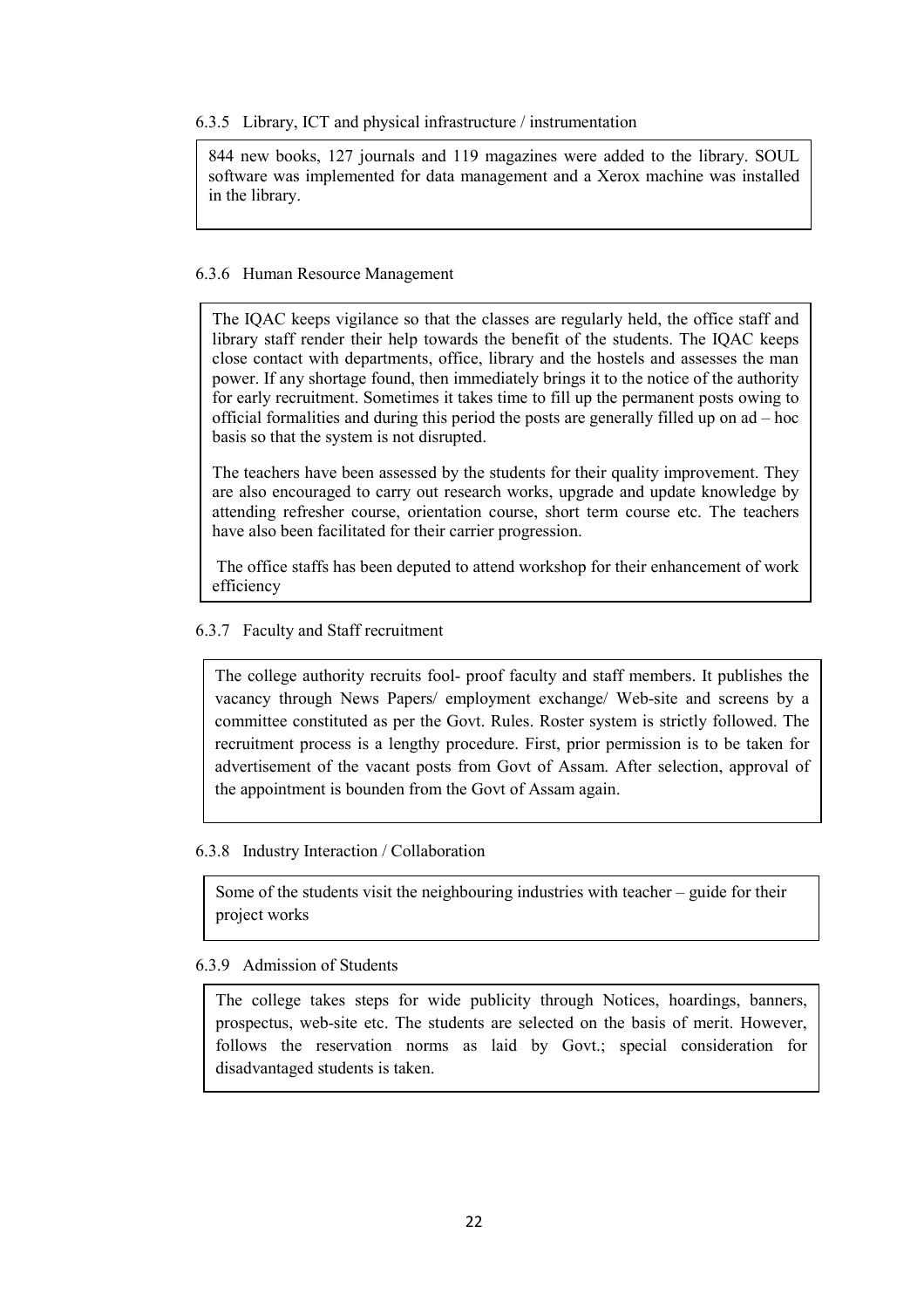|                                 | Teaching      | Teachers' Benefit Fund |
|---------------------------------|---------------|------------------------|
|                                 | Non teaching  | Staff Benefit Fund     |
| 6.4 Welfare schemes for         | Students      | Aid Fund               |
|                                 |               |                        |
|                                 |               |                        |
| 6.5 Total corpus fund generated | 22, 62, 729/- |                        |
|                                 |               |                        |

6.6 Whether annual financial audit has been done

# $Yes \n\begin{array}{|c|c|c|c|c|} \n\hline\n\downarrow & \text{No} & \n\hline\n\end{array}$

6.7 Whether Academic and Administrative Audit (AAA) has been done?

| Audit Type     |        | External | Internal |                       |  |
|----------------|--------|----------|----------|-----------------------|--|
|                | Yes/No | Agency   | Yes/No   | Authority             |  |
| Academic       | No     | NA       | Yes      | Principal/<br>VP/HoDs |  |
| Administrative | No     | NA       | Yes      | Governing<br>Body     |  |

6.8 Does the University/ Autonomous College declares results within 30 days?

| For UG Programmes | Yes | $\overline{\phantom{a}}$ No |
|-------------------|-----|-----------------------------|
|                   |     |                             |

| es | No |  |
|----|----|--|
|    |    |  |

For PG Programmes Yes | No



6.9 What efforts are made by the University/ Autonomous College for Examination Reforms?

The university implemented the new semester course w.e.f. 2011 – 12 sessions. The course curriculum, examination system, and evaluation process have been reformed.

6.10 What efforts are made by the University to promote autonomy in the affiliated/constituent colleges?

 DIbrugarh University has only the academic control over its affiliated colleges; no financial control; hence cannot promote for autonomy of its own.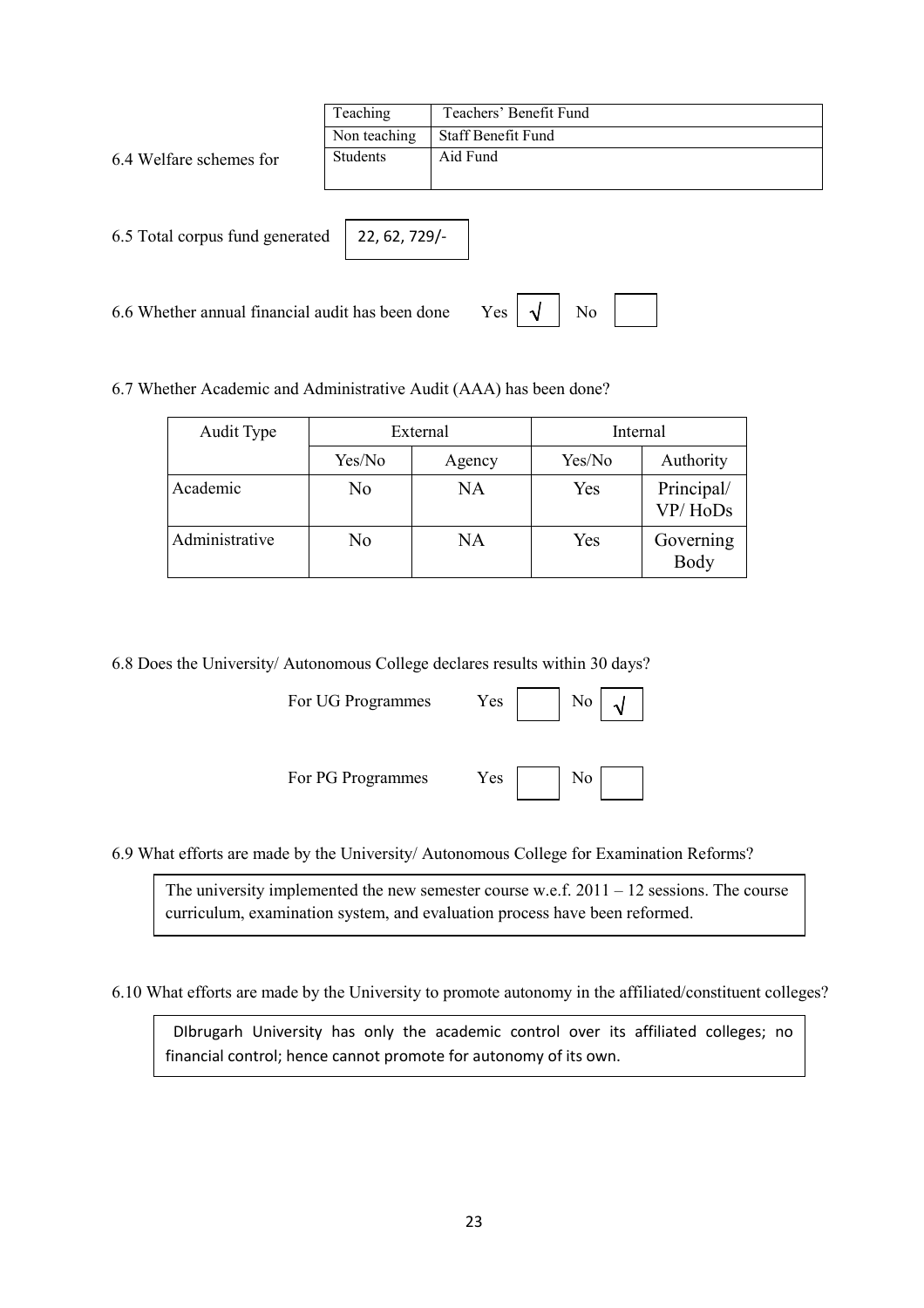6.11 Activities and support from the Alumni Association

Mr. Sunil Phukan, Technical officer of IOCL (AOD), an alumnus of Digboi College supervises and oversees the constructions activities as a member of UGC Building Committee.

Dr. Dipen Borthakur, medical practitioner, an alumnus, extends services in health check-up and care.

Many alumni help in organising different sports and cultural activities.

6.12 Activities and support from the Parent – Teacher Association

 Two guardian members of the GB always help in developmental works. Many parents help voluntarily in organising sports and cultural activities The Parent Teacher Association discusses the problems of the college and put suggestions for effective management and quality enhancement.

6.13 Development programmes for support staff

 The college extends all possible supports to teaching staff for their career progression and research works. The non- teaching staff are also deputed for training to enhance their efficiency. The college revises the salary of the temporary workers time to time to relieve them from growing market cost.

6.14 Initiatives taken by the institution to make the campus eco-friendly

The college has taken plantation programme to make the campus more greenery and has declared as polythene free zone. Moreover the NCC cadets take up cleaning programme every now and then.

# Criterion – VII

# 7. Innovations and Best Practices

- 7.1 Innovations introduced during this academic year which have created a positive impact on the functioning of the institution. Give details.
	- 18 sets of computers were provided to the centralized computer centre and 2 sets to the departments.
	- Internet connection and DTH facilities were provided in the teachers' common room.
	- As a security and discipline maintaining CCTV was installed in some vital points of the college.
	- UGC sponsored broad-band NME connections were provided to 15 teachers in the first phase.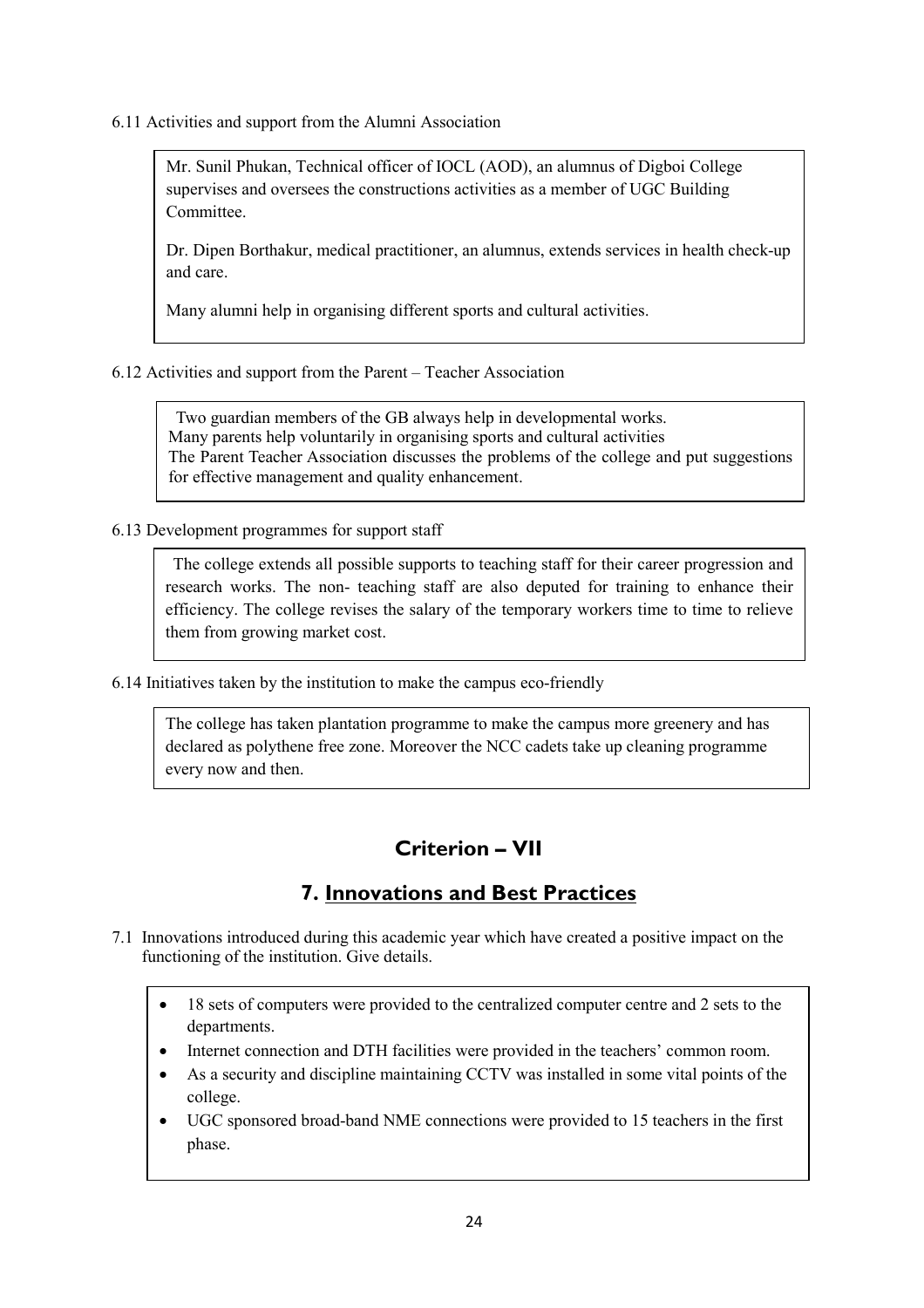7.2 Provide the Action Taken Report (ATR) based on the plan of action decided upon at the beginning of the year

The principal, chairman of the IQAC, places the action plan at the meeting of college governing body and gets approved. The plans are then shortlisted on priority basis and have been materialized through different sub-committees. The achievements are mentioned in the part A 2.14 of this AQAR.

- 7.3 Give two Best Practices of the institution (please see the format in the NAAC Self-study Manuals)
	- 1. Decentralisation of administrative works. (Annexure III, page 30)
	- 2. Financial support to poor and distressed students. (Annexure IV, page 31)
	- 3. Human Resource Management (Annexure V, Page 32)
	- 4. Extension activities (Annexure VI, page 34 )
	- 5. Technology upgradation (Annexure VII, page 36 )

### \*Provided the details in annexure (annexure need to be numbered as i, ii, iii)

7.4 Contribution to environmental awareness / protection

Digboi College organises several environmental programmes in and around Digboi in association with Nature Club, Assam Science Society, Digboi Branch, Students' Science Club & Aranyak. Observes World Environment day with plantation programme, cleaning programme etc; Declares college campus as polythene free zone and organises programmes to make the people aware of its hazardous effects. Various species of flora and fauna of the campus are photographically collected. Organises programmes for conservation of biodiversity with special emphasis on the protection of snakes of the locality.

7.5 Whether environmental audit was conducted?  $Yes$   $\parallel$  No



7.6 Any other relevant information the institution wishes to add. (for example SWOT Analysis)

The college prepares a plan at the beginning of the session and utmost effort is given to materialise it.

The college started distance education programme in BA/BCom and PG in English, Education and Political Science. For enhancement of ICT, 18 new computer sets were added. Provided DTH and Internet facilities in Teachers' Common Room. The library was enriched with good number of books/journals and magazines, organised coaching cum motivating programmes to enable the students for entrance examinations and services/higher studies. Under ground electrification is an important achievement as the wind and storms disrupt the overground cable connection. The new girls' hostel was completed and opened for boarders as many girls come from Arunachal Pradesh and there were perpetual demands for more hostel accommodation. The NCC wing of the college has been functiong well and almost every year attended the RD parade.

However, the NSS unit could not be utilised properly and plans to gear up the unit. The participation of the students in sport activities is poor.

The college is situated in an area of inherited natural resources like oil, tea and forest and tourism potential. There is scope for introducing courses in these horizons. The college has also some departments having qualified teachers for opening PG classes.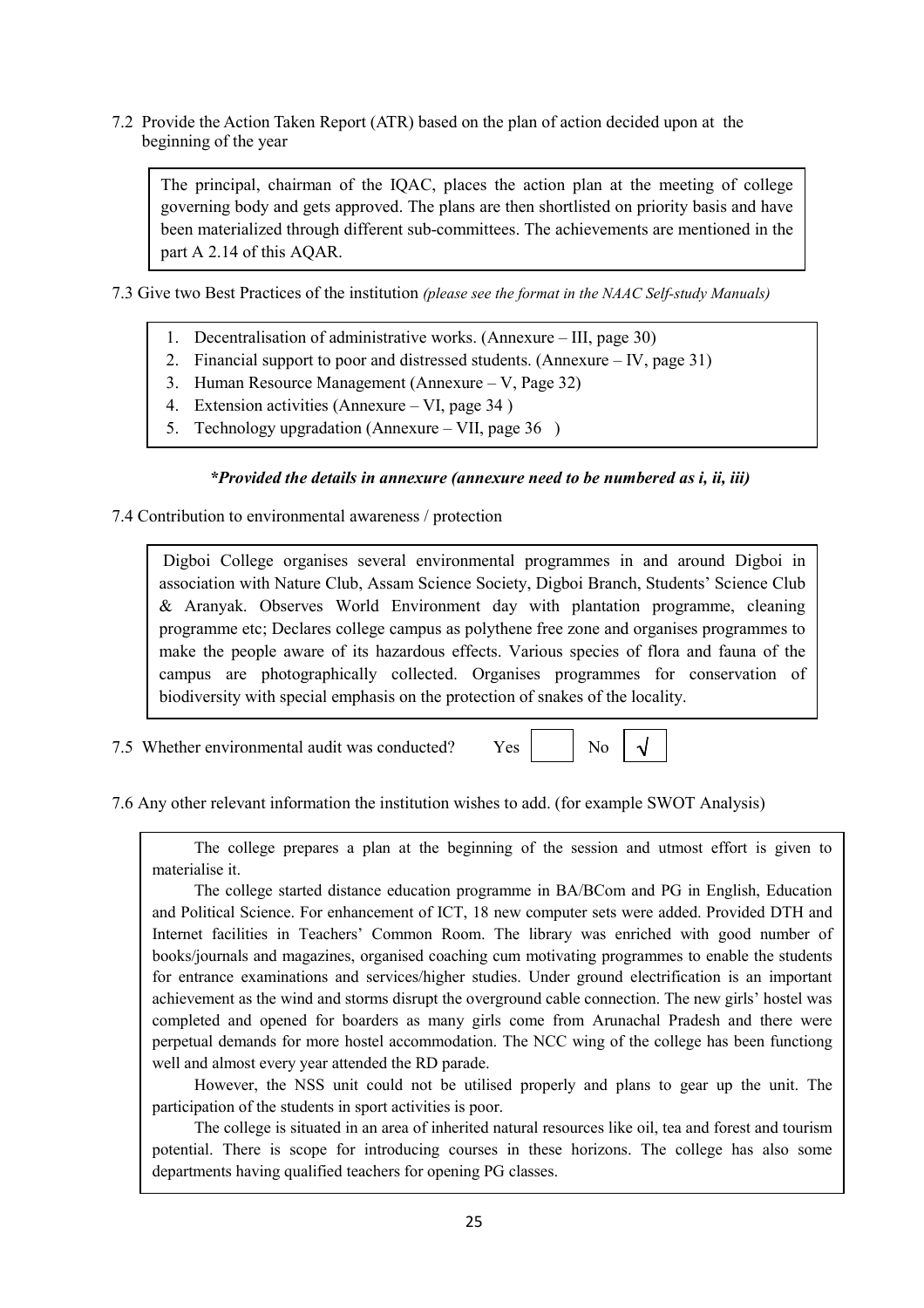### 8. Plans of institution for next year

Plan of institution for the next year.

The college has envisaged plans for the next year in many aspects

- To start COC in communication skill, P.G classes in Mathematics, major in Electronics, Rural development as a subject
- To organize national seminar in Mathematics
- To inaugurate the newly constructed library building with modern facilities and open access system
- To provide internet connections to all departments
- To provide free internet access to the students
- To purchase Advance litho machine (copy printer), Xerox machine, new biometric machine (face detector), Audio track sets for class rooms.
- To complete the construction of zoology, chemistry department, indoor stadium and to renovate the old library building and Boys' common room.
- To purchase some new equipments for laboratories
- To introduce some awards such as Best graduate Award, awards to toppers in all streams, best library user award
- To felicitate the teachers obtaining M.Phill/ PhD degrees, creating international linkage etc.
- To encourage more number of faculties towards knowledge upgradation, research works, career programme etc.
- To invite visiting lectures for faculty development purpose.
- To depute the office/ library staff for enhancing work efficiency.

Name : Prof. Golap Kalita Name : Dr. Dip Saikia

Signature of the Coordinator, IQAC Signature of the Chairperson, IQAC

 $***$ 

\_\_\_\_\_\_\_\_\_\_\_\_\_\_\_\_\_\_\_\_\_\_\_\_\_\_\_\_\_\_\_ \_\_\_\_\_\_\_\_\_\_\_\_\_\_\_\_\_\_\_\_\_\_\_\_\_\_\_\_\_\_\_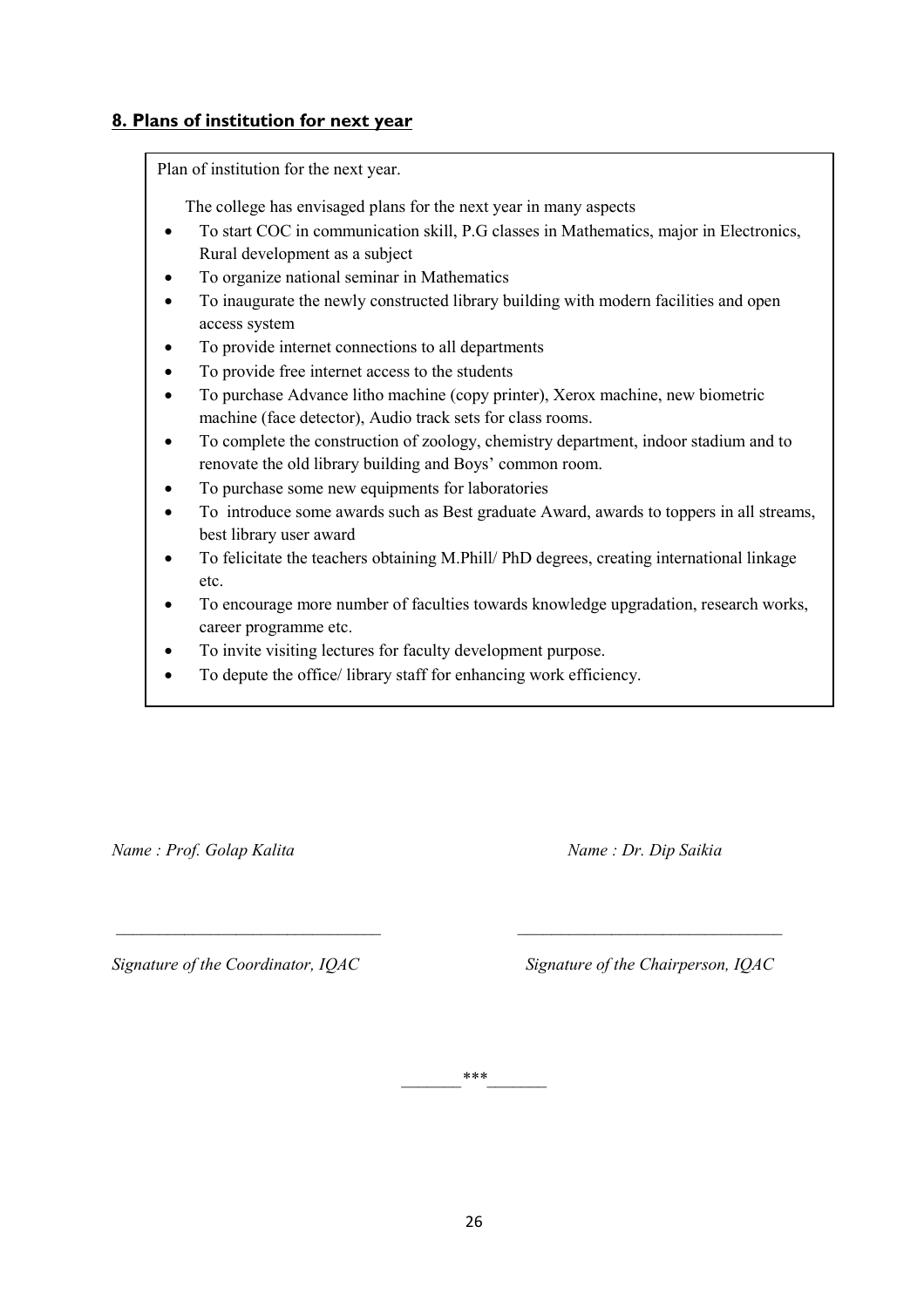# Annexure - I

### ACADEMIC CALENDER FOR 2012- 2013

### (Recommended by the Academic Planning Committee, DIbrugarh University)

| Date (s)                                 | <b>Events</b>                                                                                                            |  |
|------------------------------------------|--------------------------------------------------------------------------------------------------------------------------|--|
| June $1 -$ July 20, 2012                 | Admission Notice and Completion of the Admission Process in the BA/B Sc/B Com                                            |  |
|                                          | 1 <sup>st</sup> Semester Classes.                                                                                        |  |
|                                          | Admission to the BA/B Sc/B Com 3 <sup>rd</sup> and 5 <sup>th</sup> Semester Classes                                      |  |
| June 16 – July 15, 2012                  | Semester End Vacation for the teaching staff                                                                             |  |
| July 16,2012 (Monday)                    | (1) Commencement of the $1st / 3rd$ Semester classes of the BA/B.Sc/ B.Com                                               |  |
|                                          | Programme.                                                                                                               |  |
|                                          | (2) Re – commencement of the Part III Classes of the BA/BSc/B.Com Programmes                                             |  |
|                                          | (3) Notification of Class Routine in the Colleges                                                                        |  |
|                                          | (4) Notification of Course Plan/Departmental Class Routine in the Dept. Notice                                           |  |
|                                          | Boards of the Colleges                                                                                                   |  |
| July $17 - 21$ , 2012                    | 1. Interaction with the 1 <sup>st</sup> Semester Students BY the Principals and teachers of the                          |  |
|                                          | colleges                                                                                                                 |  |
|                                          | 2. Fresher's Social (any one day)                                                                                        |  |
| August 27 – Sept. 05, 2012               | 1 <sup>ST</sup> Sessional Examination BA/B. Sc/B.Com programmes in the Semester System                                   |  |
| Set. $6 - 8$ , 2012                      | Students, Union Election in the Degree Colleges (Any one day)                                                            |  |
| Sept. $6 - 11$ , 2012                    | Counseling for the BA/B. Sc/B.Com 1 <sup>ST</sup> Semester Students and Mid Semester                                     |  |
|                                          | Feedback Assessment (Any one day)                                                                                        |  |
| Sept. 28, 2012 (Friday)                  | 1. Notification of 1 <sup>ST</sup> Sessional (BA/B. Sc/B.Com) programmes in the semester                                 |  |
|                                          | System. Examination marks in the Departmental Notice Board                                                               |  |
|                                          | 2. Internal assessment (for 1 <sup>ST</sup> semester BA/B. Sc/B.Com Programmes) through                                  |  |
|                                          | seminar/ Group Discussion                                                                                                |  |
| Oct. $12 - 20$ , $2012$                  | $2^{ND}$ Sessional Examination of the BA/B. Sc/B.Com Programmes in the Semester                                          |  |
|                                          | system                                                                                                                   |  |
| Oct 16, 2012 (Tuesday)                   | Last date for Assignment Submission by the students (if any) of the BA/B. Sc/B.Com                                       |  |
|                                          | Progarmmes in the semester system                                                                                        |  |
| November $10, 2012$                      | Last date of notification of $2^{nd}$ Sessional (BA/B. Sc/B.Com Programmes in the                                        |  |
| (Saturday)                               | Semester system) Examination marks in the departmental Notice board                                                      |  |
| November $10, 2012$                      | Completion of 1 <sup>st</sup> Semester Examinations (1 <sup>st</sup> $\&$ 3 <sup>rd</sup> Semester) of the BA/ B. Sc/ B. |  |
|                                          | Com programmes.                                                                                                          |  |
| November 23, 2012                        | Last date for submission of Internal Assessment marks of the 1 <sup>st</sup> semester students of                        |  |
| (Tuesday)                                | the BA/ B. Sc/ B. Com programmes of the university.                                                                      |  |
| Dec. $17 - 31, 2012$                     | College Week (for Seven days)                                                                                            |  |
| $16^{th}$ Dec. $2012 - 15^{th}$ Jan.     | Semester end vacation for the teaching staff                                                                             |  |
| 2013                                     |                                                                                                                          |  |
| January 16, 2013                         | Commencement of the even semester classes of the BA/B. Sc/B.Com programme.                                               |  |
|                                          | Notification of class routine (College & departmental), course plan etc. in the notice                                   |  |
|                                          | boards                                                                                                                   |  |
|                                          | Re – commencement of BA/B. Sc/B.Com part III classes.                                                                    |  |
| Feb 20 March 5, 2013                     | 1 <sup>st</sup> Sessional examination of the 2 <sup>nd</sup> and 4 <sup>th</sup> semester of the BA/B. Sc/B.Com          |  |
|                                          | programmes.                                                                                                              |  |
| $21st$ Feb – 31 <sup>st</sup> March 2013 | Commencement of TDC Part II examination 2013.                                                                            |  |
| March 20-26, 2013                        | Notification of 1 <sup>st</sup> Sessional examination marks of the $2^{nd}$ & 4 <sup>th</sup> Semester BA/B.             |  |
|                                          | Sc/B.Com programmes in the departmental notice boards.                                                                   |  |
|                                          | Internal assessment for $2^{nd}$ & 4 <sup>th</sup> Semester of the BA/B. Sc/B.Com programmes                             |  |
|                                          | through seminar/ group discussion etc.                                                                                   |  |
| April 18 - 30, 2013                      | $2nd$ Sessional examination of the $2nd$ & 4 <sup>th</sup> semester of the BA/B. Sc/B.Com                                |  |
|                                          | programmes                                                                                                               |  |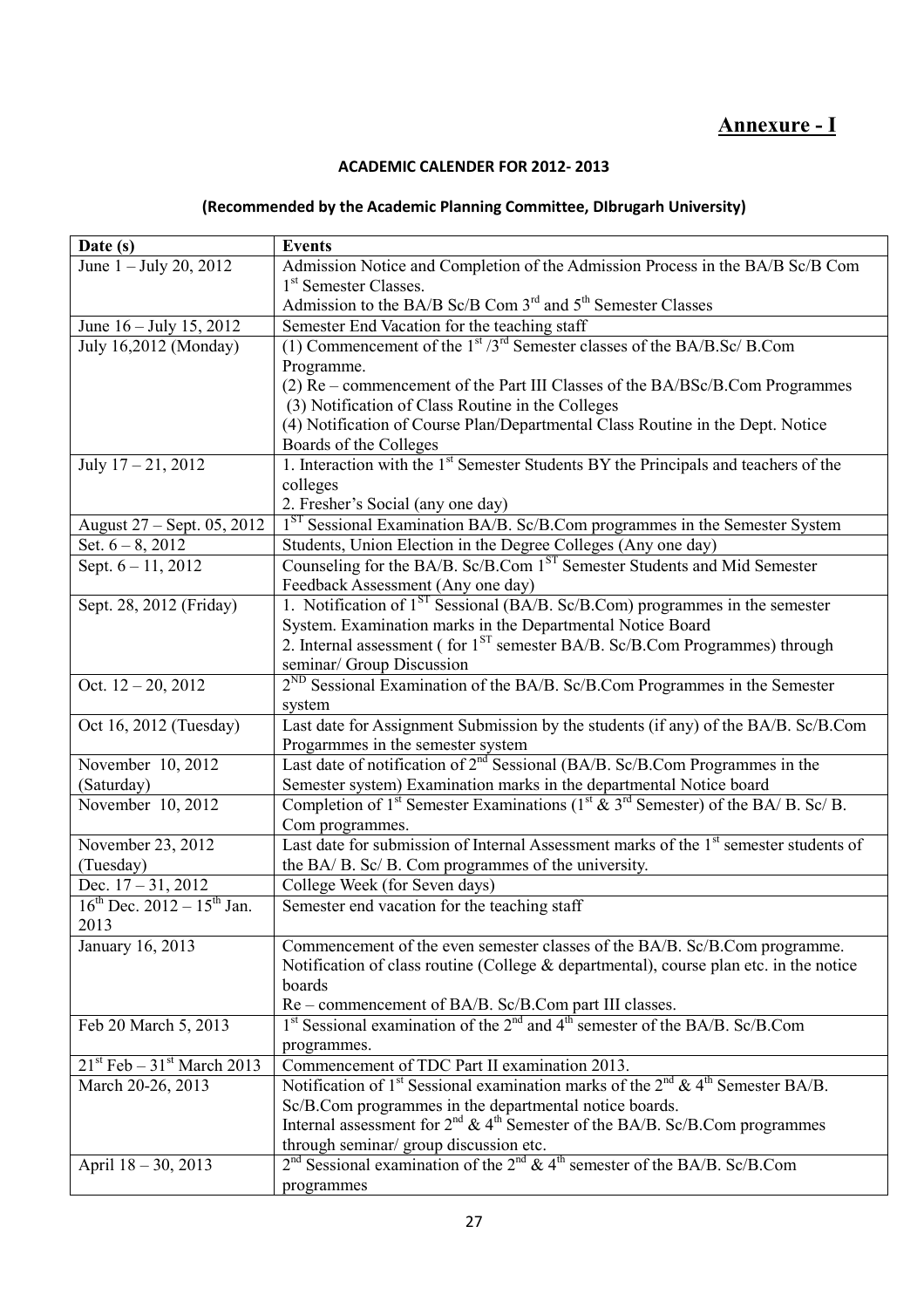| April 27, 2013 (Saturday)   | Last date of submission of assignment by the students of BA/B. Sc/B.Com                                                    |  |
|-----------------------------|----------------------------------------------------------------------------------------------------------------------------|--|
|                             | programmes (if any)                                                                                                        |  |
|                             | Last date of form fill – up of the BA/B. Sc/B.Com End semester examinations ( $2nd$ &                                      |  |
|                             | $4th$ Semester)                                                                                                            |  |
| May 10, 2013 (Friday)       | Last date of submission of filled in forms of the BA/B. Sc/B.Com End semester                                              |  |
|                             | examinations ( $2^{nd}$ & 4 <sup>th</sup> Semester) by the college at the university.                                      |  |
| May 30, 2013 (Thursday)     | Last date of notification of 2 <sup>nd</sup> Sessional examination marks of the 2 <sup>nd</sup> & 4 <sup>th</sup> semester |  |
|                             | BA/B. Sc/B.Com programmes in the departmental notice boards.                                                               |  |
|                             | Completion of $2nd$ & $4th$ Semester classes of the BA/B. Sc/B.Com programmes.                                             |  |
|                             | Last date of submission of internal assessment marks of the $2^{nd} \& 4^{th}$ semester students                           |  |
|                             | of the BA/B. Sc/B.Com programme to the university.                                                                         |  |
| $31st$ May 2013 (Friday)    | Declaration of TDC Part II 2013 examination results.                                                                       |  |
| June $10 -$ June 29, 2013   | End semester ( $2nd \& 4th$ Semester) examinations of the BA/B. Sc/B.Com.                                                  |  |
| June $28th$ , 2013 (Friday) | Declaration of TDC Part II 2013 examination results.                                                                       |  |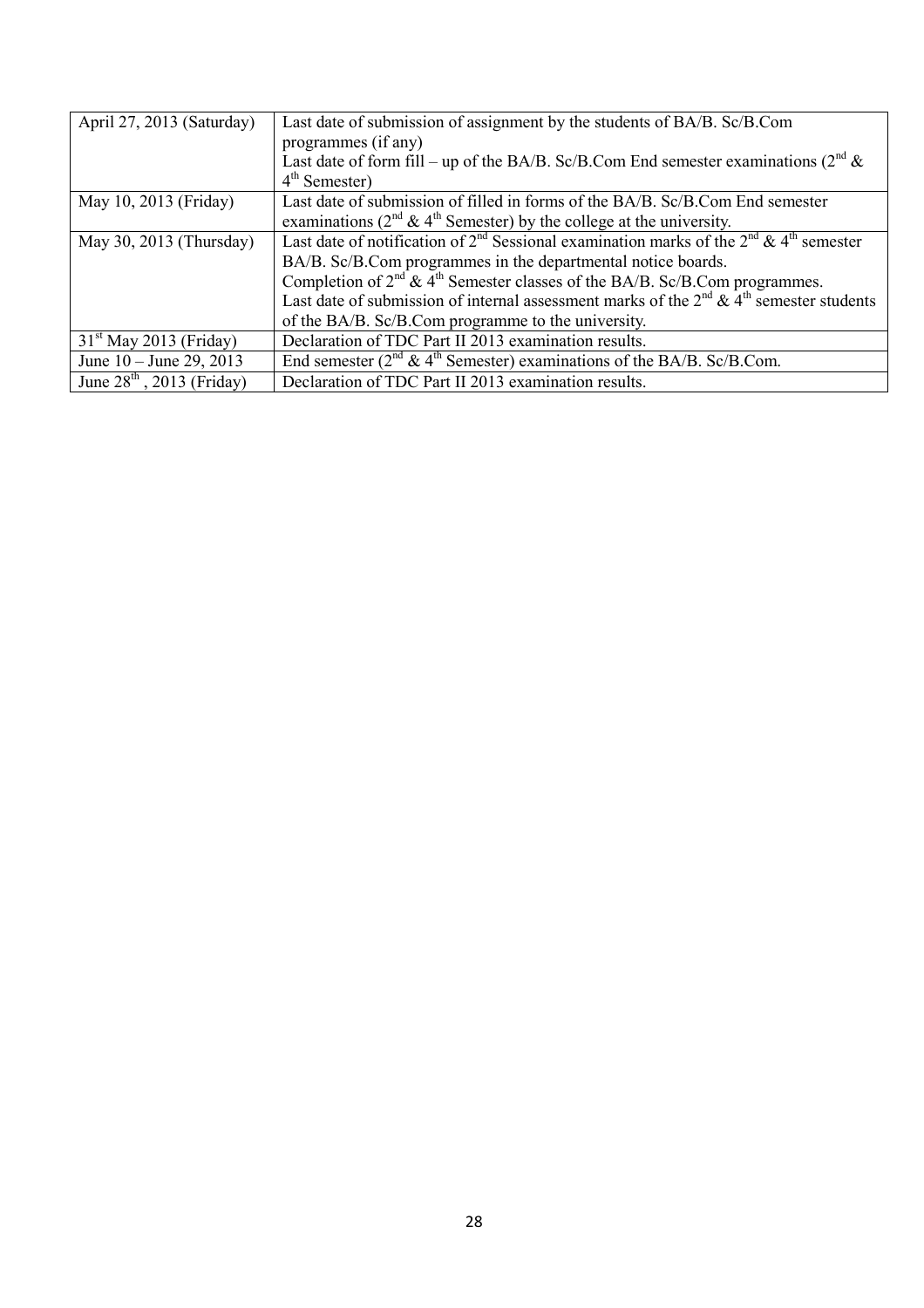#### Annexure - II

#### Analysis of the Students' Feed back

The teachers are assessed by the students of various subjects on 10 point scale through some questionnaire as designed by NAAC in random basis. The IQAC collects the forms, analyse thoroughly and identifies the areas where performance of some teachers is below desired level. The Principal convencs a meeting of the teaching staff and discusses openly and narrates the findings on the Students' Feedback. He, then, advises the teacher community that needs improvement to rectify themselves and to cope with the changing situations for quality enhancements.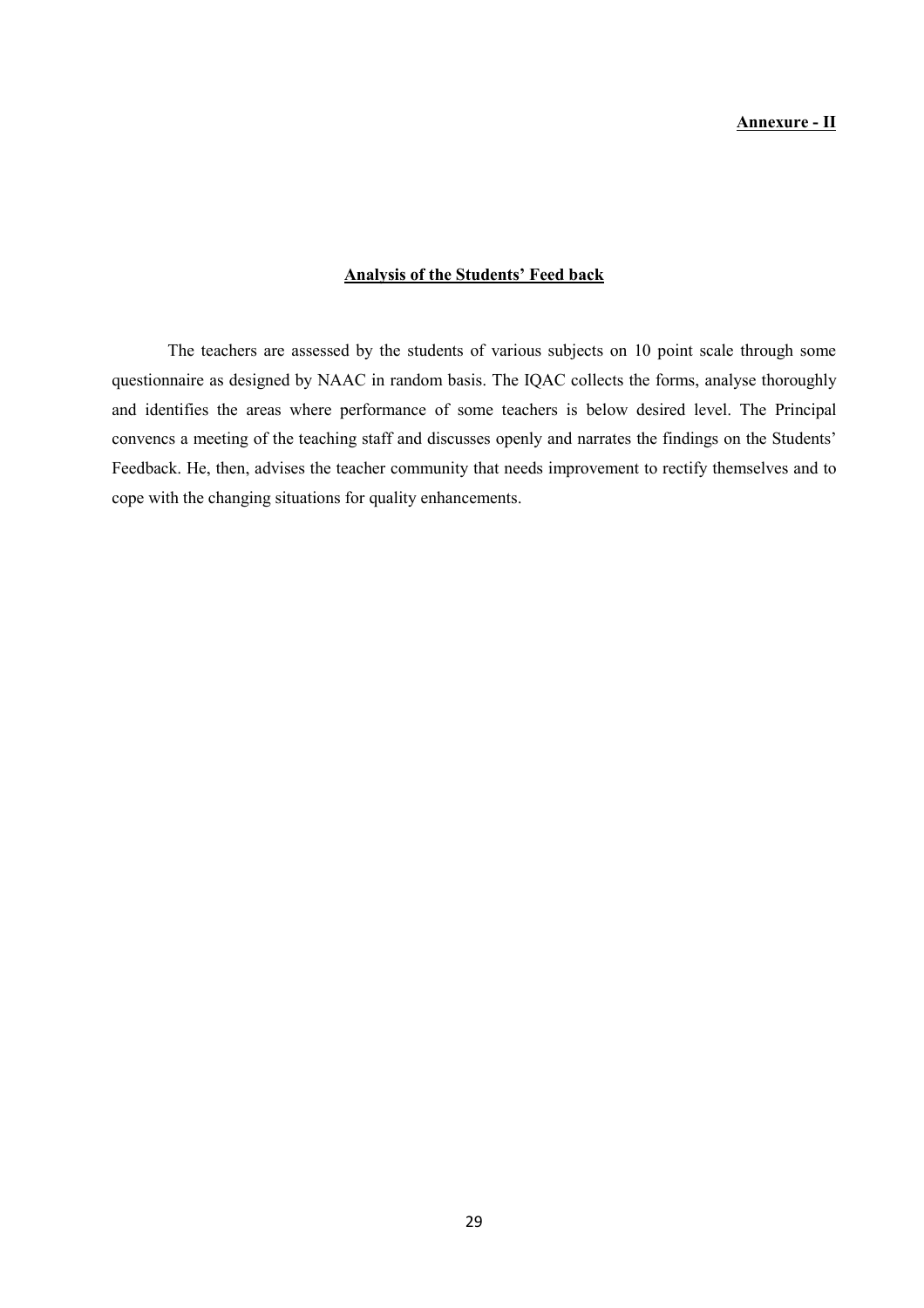# Best practices - I

### 1. Title of the practice:

Decentralization of administrative works.

### 2. Goal:

The reputation and reliability of an institution is the transparency of Financial Management. In view of this, college authority constitutes several sub-committees to look after the specified functions of these committees independently.

### 3. The context:

The sub-committees are formally approved by the Governing Body (Management Committee) of the college and hence fully authorized and supported. As a result, no interference is to be faced from any corner.

### 4. The Practice:

The Principal constitutes the sub-committees in consultation with teaching and non-teaching staff. Each sub-committee is comprised of a few members of the staff including a convener. The Governing Body approves these committees subsequently for a period of two years. The Principal is the ex-officio chairman. The convener convenes the meetings and discusses the related issues in detail and executes the decisions.

### 5. Evidence of success:

Due to performance of the sub-committees like Building Construction, general purchases, the college has saved a handsome amount than estimated or targeted for the purpose.

### 6. Problems encountered and Resources required:

The sub-committees are principle making bodies and utilize the allocated fund of the college and hence problems are not encountered. However, the concerned committees prepare budgets, plan and estimates and make ready for placement in UGC or Govt. schemes.

### 7. Notes:

Decentralization of the administrative works to the efficient and collective body results in clean and transparent administrative system with much reliability. The stake holder specially the staff members get the opportunity for direct involvement in all round development of the college.

### 8. Contact Details:

| Name of the Principal:   | Dr. Dip Saikia        |
|--------------------------|-----------------------|
| Name of the institution: | Digboi College        |
| City:                    | Digboi                |
| PIN:                     | 786171                |
| Accrediated status:      | $B+$                  |
| Phone/Fax:               | 03751-264416          |
| Website:                 | www.digboicollege.com |
| Mobile:                  | +919954487650         |
|                          |                       |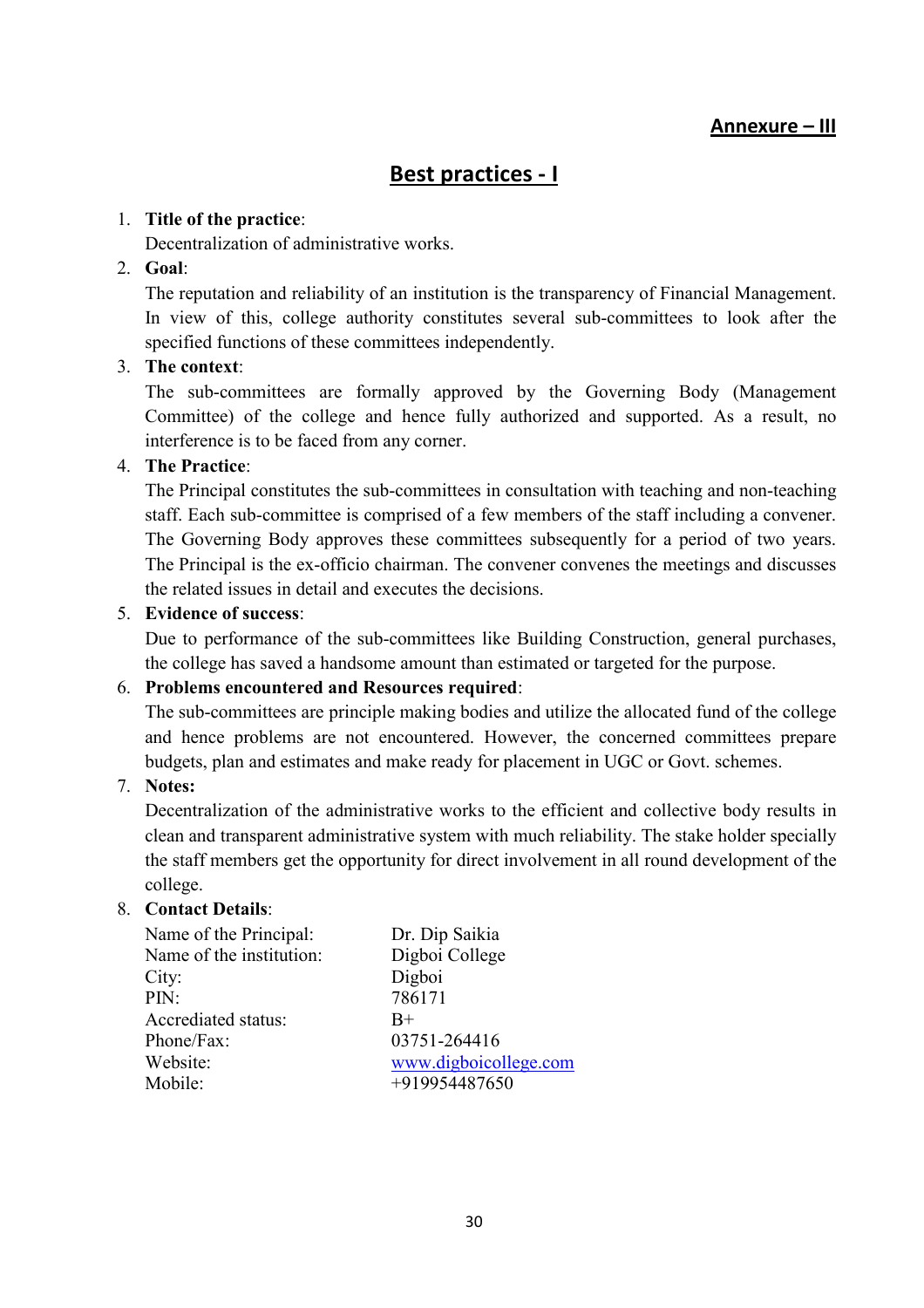# Best practices – II

### 1. Title of the practice:

Financial support to poor and distressed students

### 2. Goal:

The college is situated in a backward area and many of the students come of poor family. For them higher education is like a day dream only. In view of this the college and the teaching staff raise funds to provide financial support to the poor but meritorious students. Moreover, every effort has been made so that maximum number of students can enjoy Govt. Scholarships.

### 3. The context:

As the number of students coming from lower income group is more, so it is really a complicated problem for addressing their acute hardship and the college has to face a challenging problem.

### 4. The Practice:

The college has created an "Aid Fund" collecting a very nominal amount from the students annually. A sub-committee constituted from this Fund invites application from the poor, meritorious students with proper supporting documents. After screening, the committee selects a number of genuine students and distribute cheques among them. The "Digboi College Teachers' Unit" has also raised a "Fund" by contributing an amount monthly. The Teacher Body also adopts similar procedure to disburse the fund among the selected students. In 2009-10 session 55 numbers of students have been supported by the institution and 142 numbers of students were able to get Govt. Scholarship. Due to financial constraints limited number of students has benefitted. The college has also granted free-ship to some students from its own fund.

### 5. Evidence of success:

Due to this financial support many students are able to pursue for higher studies. Some of them have been graduated as a result of this practice.

### 6. Problems encountered and Resources Required:

The college and the Teachers' Body have to face a lot of problems in generating the Fund to a desired level. Moreover, the number of students from lower income group is also high. So, the quantum of support is not sufficient.

### 7. Notes:

In India many families are still below poverty line and at the same time literacy rate is not satisfactory. In this context, more financial support from any organisation may catalyse the process.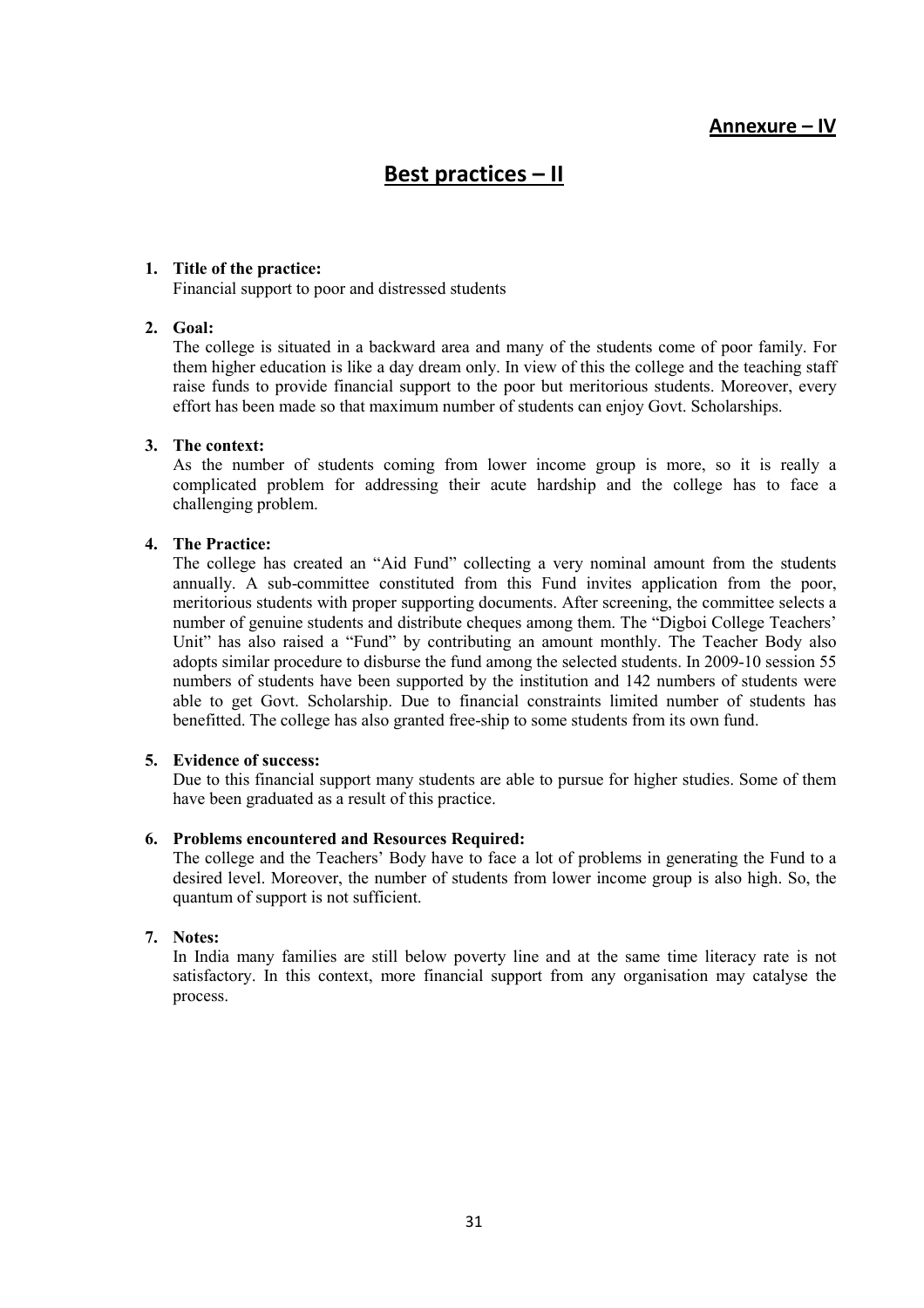### Annexure – V

### Best practice (III)

#### 1. Title of the practice

Human Resource Management

### 2. Goal:

 The college aims at assessing the human power requirements for teaching staff, office staff, library staff, fourth grade staff and hostel menials periodically and to recruit as soon as possible if any shortfall is noticed. The IQAC monitors their performances and obtain feed back through students. The IQAC plans for staff development programmes and also provides necessary incentives within its capacity.

#### 3. The practice:

 The learners may be benefited when they get full supports from the administrative staff, teaching and hostel staff. The classes must be regular, reading materials be course oriented and easily borrowable, laboratory be well equipped along with skilled bearers. The IQAC keeps close contact with the departments, the library and the hostels and assesses the man power needed. If any shortage is found then brings it to the notice of the authority and suggests for immediate recruitment. The authority also takes necessary steps to fill up the vacancies owing to retirement of the incumbents or some other reasons. The college being a provincialised one and certain procedures are to be followed and as such the recruitment may be delayed. Nevertheless, during this period the authority recruits for the posts locally on ad – hoc basis by paying salaries from own fund so that the system is not disrupted.

In some cases like hostel menials staff, watchman, cleaner, mali (gardener), security personnel, the Govt do not sanction any posts. In spite of that the college has appointed these non sanctioned posts from its self generated fund for smooth functioning of the college in general and for the benefit of the students in particular.

 The IQAC pays patient hearing to the complaints or collects through complaint box related to any matter of administrative staff and redresses to the best. The teaching faculties have been assessed by the students through a standard format of questionnaire, analyses and identify the specific areas of weakness and intimate the faculties for their self rectification.

The college has always encouraged the faculties to participate in orientation, short – term course, refresher courses for their knowledge upgradation. The teachers are also encouraged to procure research projects, FIP for M. Phill, PhD for their career progression. The teachers are also encouraged to attend and present papers in National, International Seminars and publish books and chapters in edited volumes.

#### 5. Evidence of success

 Due to this practice, the vacancies created in the teaching, non- teaching and fourth grade staff have been filled up at an early date. If not due to lengthy procedure of the Govt the posts have been filled up on ad – hoc basis from the self – generated college fund.

 A large no. of teachers have been facilitated to attend State/ National/ International seminars and present papers. The teaching faculties have also been facilitated to participate in Refresher, Orientation,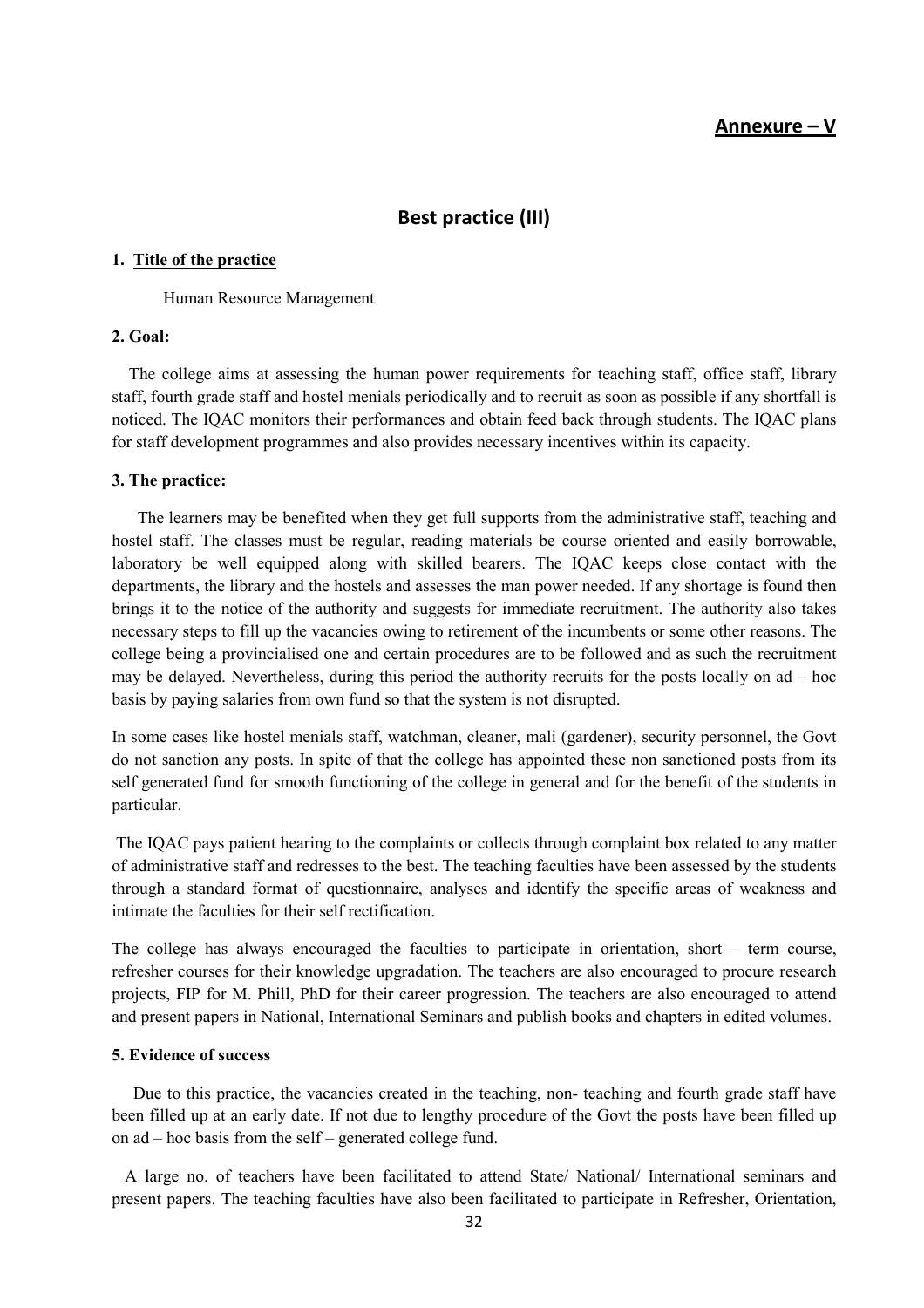short term courses for their knowledge upgradation, to carry out research works for their carrier progression.

The non teaching staff and  $4<sup>th</sup>$  grade staff also have been deputed for training to enhance their work efficiencies and skill development.

#### 6. Problems Encountered and resources required:

 As the Govt rules are to be followed strictly, it takes time to fill up the posts immediately and as such the process is delayed. Again when the teaching faculties have to participate in Refresher/ Orientation/ Short term courses, the classes may be hampered. Notwithstanding, the college authority solves these problems. During the absence of any faculty, the classes have been managed without disruption by the other faculties. In case of delayed filling up of vacancies, the authority appoints on ad hoc basis for which the college has to bear the requisite payments for this purpose from its self generated fund consequent upon resource mobilization.

#### 7. Notes

 In any educational institution, the beneficiaries must be targeted upon the students. The classes must be regularly held, the syllabi be completed and revised if possible and should get all possible help from office/ library/ technical staff. The IQAC strictly follows to extend utmost care for the students. career progression through this practice.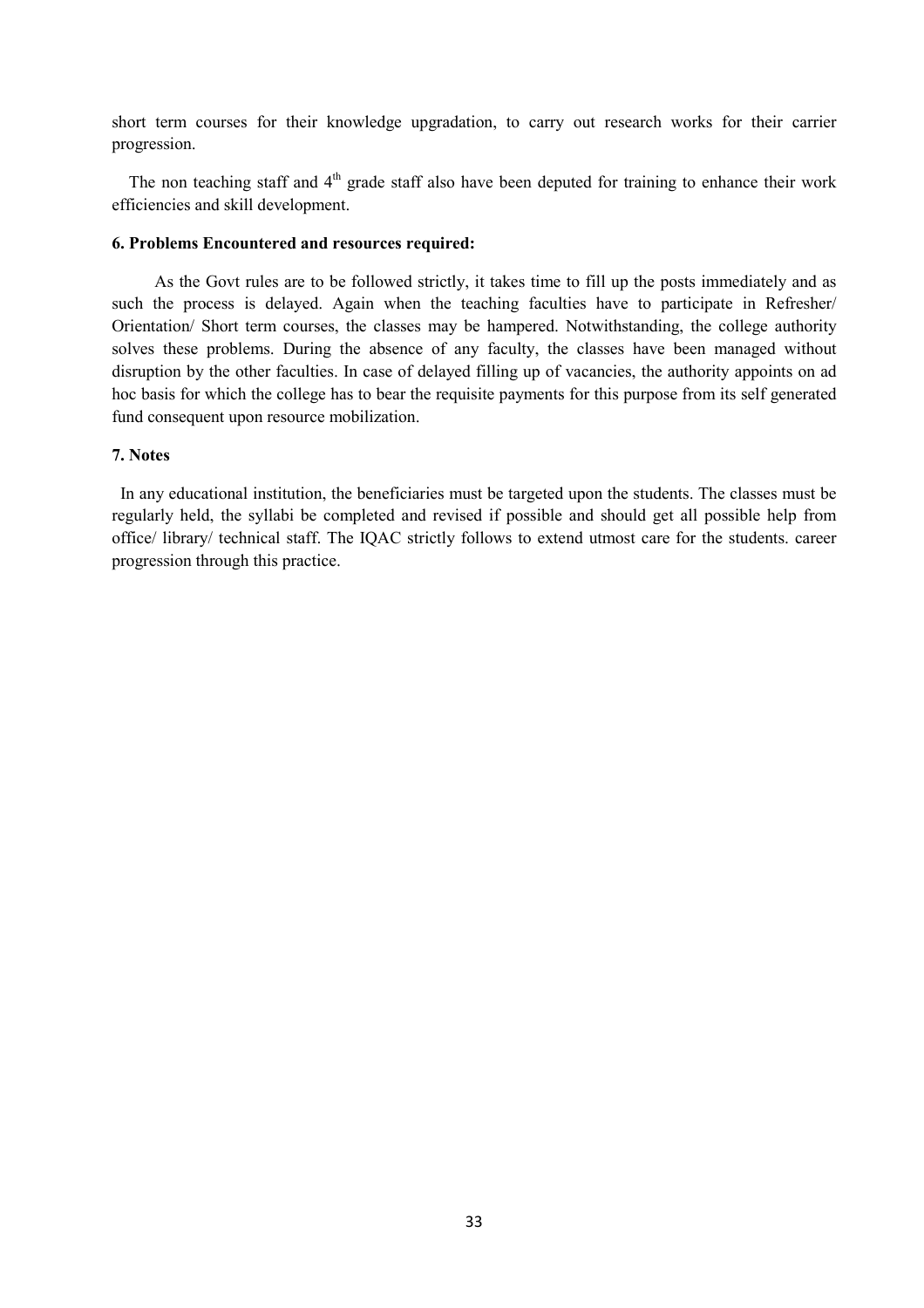# Annexure – VI

# Best Practice – IV

### 1. Title of the Practice:

"Extension activities"

### 2. Goal:

In addition to normal academic responsibilities the teaching community has some social responsibilities too as an elite group in bringing up the society to a level of well being. Thus, the motto of extension activities has primarily been ingrained.

### 3. The Context:

Digboi College takes up some extension activities in collaboration with Assam Science Society, Digboi Branch. About 80% of the life members of the "Society" are from our teaching and non teaching staff. Digboi College authority also extends full support to this organization and encourages to carry out programmes in various places in the vicinity of Digboi. Eventually Digboi College and Assam Science Society, Digboi Branch works symbiotically for the betterment of the general masses and students in particular. So to say, no challenging issues have to be addressed in designing and implementing this practice rather could be practised in an invigorative way.

### 4. The Practice:

At the initiative of some of the faculty members "Digboi Science Society" had been established in 1995 as a branch of Assam Science Society, Guwahati and was rechristened as "Assam Science Society, Digboi Branch" later on. The science society had MoU with Digboi College Teachers' Unit under the umbrella of Digboi College and since then has been undertaking many programmes as social responsibility in a collaborative way. Just to name a few;

- Organized "State Level Science Exhibition", "Teachers Training Workshop for the teachers of Tinsukia District", Popular talks inviting some renowned scientists, Free health check-up camps in some village areas, various awareness programmes on health, hygiene, drug abuse etc. in the vicinity of Digboi.
- Organized National Children Science Congress (NCSC Tinsukia District Chapter) twice (2006 and 2011) successfully among the students of the district.
- Observe "National Science Day" every year in association with the neighbouring institutions to popularize science.
- Observe "World Environment Day" every year to make aware the people of various environmental issues and environmental protection, about pollution menaces and to check pollution, conserve biodiversity etc. Organizes meetings, rallies with slogans and placards against the ill practices prevailing like superstitious and unscientific mind sets.
- Organizes "District Level Prize Money Science Quiz Competition" among the students of class IX-XII standards, art competition, debate and extempore speech competitions etc.
- A few of the members have been expertise in identifying venomous and non-venomous snakes and imparting training to some students and local people. They have been also rescuing snakes, caring the injured ones and thus protecting some rare species also.
- Digboi College Women Welfare Centre (DCWWC) has also been rendering yeomen's service by organizing flood relief camp, free health check-up camp, child care camp, Food processing and Fruit preservation training to Self-Help Groups etc.
- The college has been conducting the State Level Chemistry Olympiad among the students of class IX-XII standards under the aegis of Department of Chemistry, Gauhati University.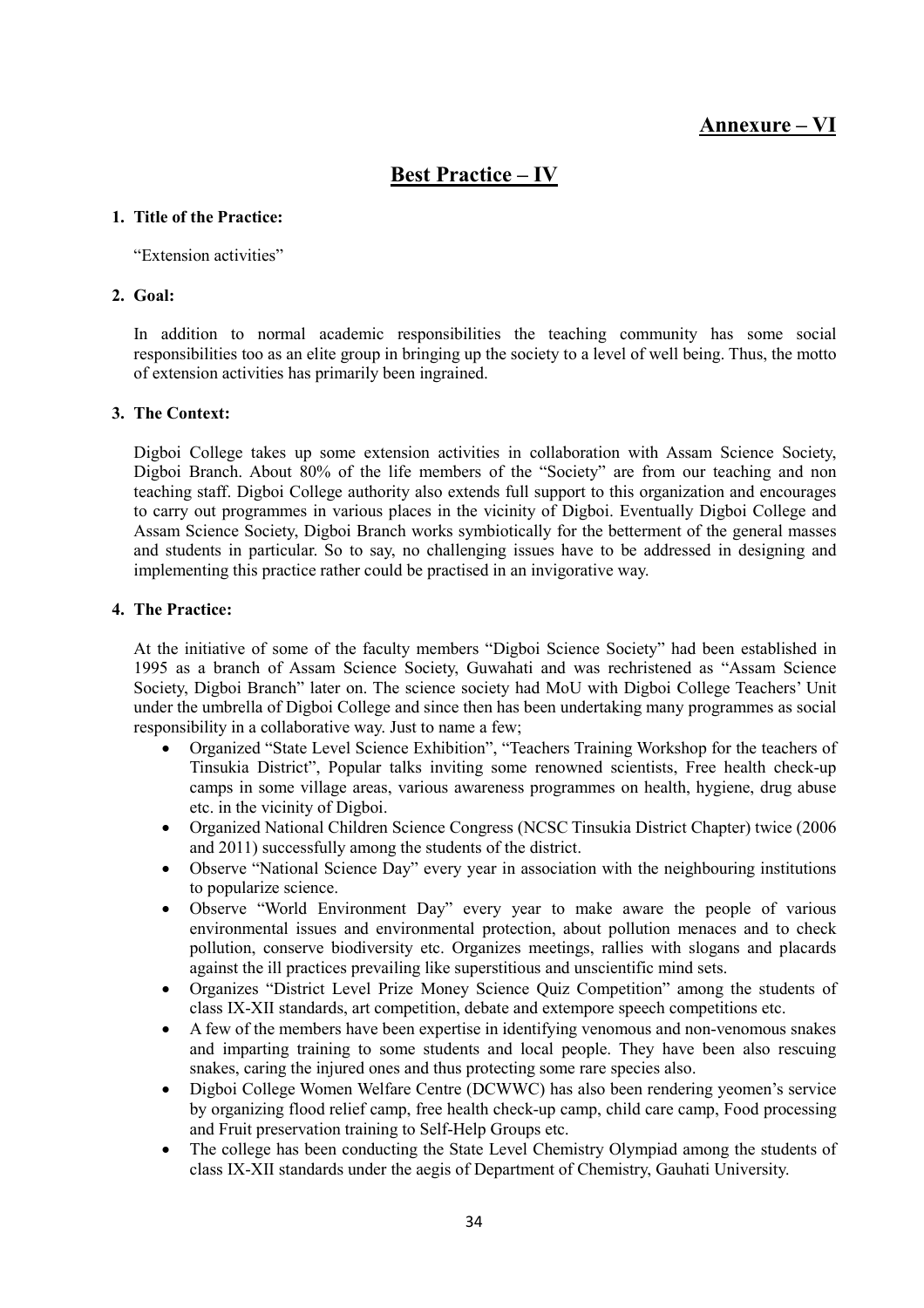### 5. Evidence of success:

The college has been able to achieve some results by adopting this practice if not to the desired scale of height. Some of the students have earned laurels in state level quiz competitions, competitive entrance examinations etc. One major success needs mention that the people contact our faculty members if and when snakes enter their residences or have a glance at their campuses. The neighbouring localities have become conscious about the environmental pollution and raise their voice and react over these issues.

### 6. Problems Encountered and Resources Required:

With the introduction of the semester system by the university the faculty members have to devote more time for their primary duties which obviously encounters problems to some extent. Moreover, it cannot be denied of the involvement of a huge fund for effective implementation. But then, the college fraternity is not lagging behind in fulfilling the urge for their social responsibility.

#### 7. Notes:

Just as drops of water can make the vast sea, so by adopting such practice as a stepping stone may ripple far and wide with snowballing effect.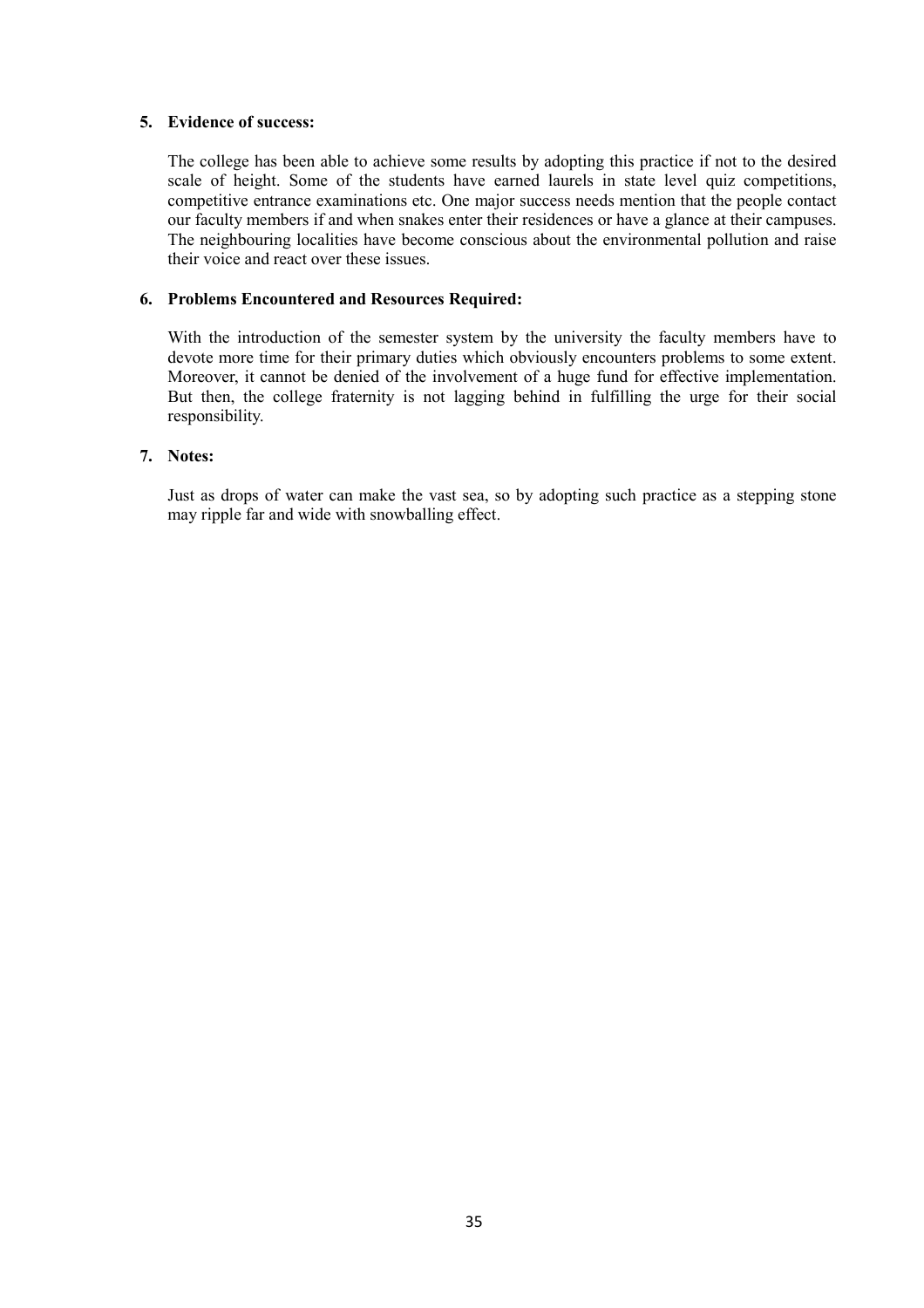### Annexure – VII

### Best practice – V

#### 1. Title of the practice:

"Technology upgradation"

#### 2. Goal:

The whole world had changed suddenly with the advent of information technology and a new era began. The world had been transformed to a global village and at control of a finger tip. In pursuit of this, computer literacy has appeared at fast track and foremost frontier at present. To cope up with these all, the college has also given much impetus in this front.

#### 3. The context:

Most of the teaching and non-teaching staff were not well versed in computer knowledge. The college had to face some difficulties in this challenging issue and had to address these problems in upgrading this practice.

### 4. The Practice:

A few years back the college had been running with manual system in the office, library and the departments too. As the staff were lacking knowledge of computer, so the college planned first to literate the office staff as well as the teaching staff with computer knowledge. Computer literacy programme with deigned syllabus were organized and imparted training by some of our own faculty members from computer department and others. The official works had been completely compoutersied by installing some softwares. The office staffs were also deputed for training to enhance their competency. INFLIBNET supported SOUL software had also been installed in the library for data management and the librarian was deputed for training. Internet facility has also been provided to the office, library, teacher's common room and some departments with free access. Very shortly all the departments will have internet facility. Moreover, an internet browsing centre for students with free access is all set to ready for opening at the library. UGC sponsored NME broad band connections were provided to 15 faculty members and 5 for students browsing centre. INFLIBNET supported  $N - LIST$  facility had also been provided to almost all the faculty members. The college possesses 70 computer sets at present and 20 more sets to be added very shortly. The college had already established a centralized computer centre-cum laboratory.

 The college installed CCTV camera in main entrance gate, administrative building and in some important spots of the buildings. Intercom facility had been installed to every department, office, library and the college canteen. From next year the results of internal examinations will be available on-line. Setting up of departmental self service portal (DSSP) is in process. The college has a plan to install 'Community Radio'. The manual attendance register of the staff had been replaced by a face detector biometric machine. An advance litho machine (copy printer), data card machine 800 (For I/Card), LCD projectors were purchased.

### 5. Evidence of Success:

It needs mention that the college has been successful in excelling technological up gradation though not to the targeted scale of height. Almost all the faculty members and office members have been trained the computer skills to a satisfactory level. Teachers and students avail free access to internet.